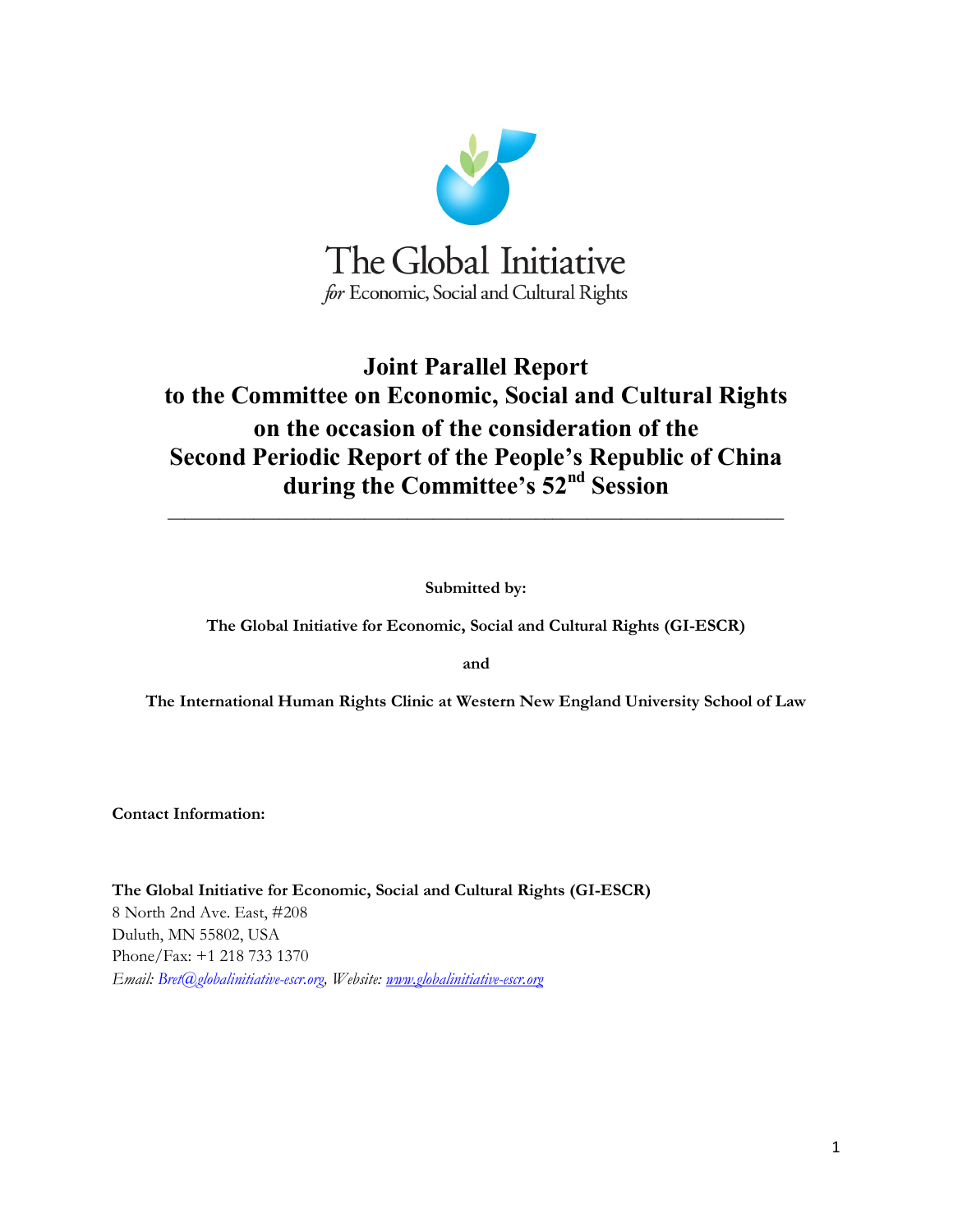## **Table of Contents**

| I.   |    |                                                                                               |
|------|----|-----------------------------------------------------------------------------------------------|
| ΙΙ.  |    |                                                                                               |
| Α.   |    |                                                                                               |
| III. |    |                                                                                               |
| Α.   |    |                                                                                               |
|      | 1. | Free, Active and Meaningful Participation and Free, Prior and Informed Consent 6              |
|      | 2. |                                                                                               |
|      | 3. |                                                                                               |
|      | 4. |                                                                                               |
| В.   |    |                                                                                               |
|      | 1. | Active, Free and Meaningful Participation and Free, Prior and Informed Consent and failure to |
|      |    |                                                                                               |
|      | 2. |                                                                                               |
|      | 3. |                                                                                               |
|      | 4. |                                                                                               |
|      | 5. |                                                                                               |
| C.   |    |                                                                                               |
|      | 1. |                                                                                               |
|      | 2. |                                                                                               |
| D.   |    |                                                                                               |
|      | 1. |                                                                                               |
|      | 2. |                                                                                               |
|      | 3. |                                                                                               |
|      | 4. |                                                                                               |
| Ε.   |    |                                                                                               |
|      | 1. | Right to Free, Active and Meaningful Participation and Free, Prior and Informed Consent 21    |
|      | 2. |                                                                                               |
|      | 3. |                                                                                               |
|      | 4. |                                                                                               |
| F.   |    |                                                                                               |
|      | 1. |                                                                                               |
|      | 2. |                                                                                               |
| IV.  |    |                                                                                               |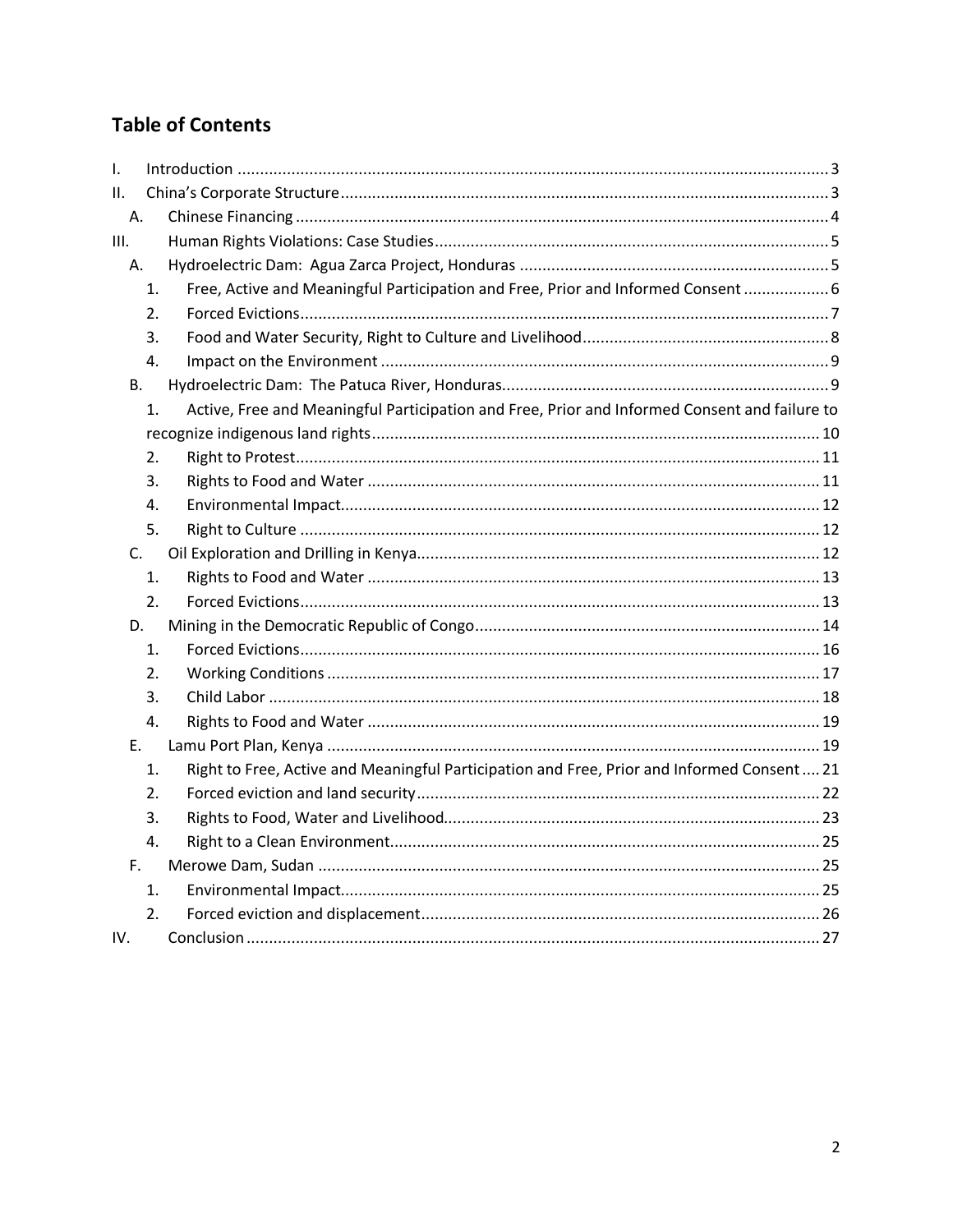# **I. Introduction**

1. The Global Initiative for Economic, Social and Cultural Rights (GI-ESCR) is an international non-governmental human rights organization which seeks to advance the realization of economic, social and cultural rights throughout the world, tackling the endemic problem of global poverty through a human rights lens. The vision of the GI-ESCR is of a world where economic, social and cultural rights are fully respected, protected and fulfilled and on equal footing with civil and political rights, so that all people are able to live in dignity.

2. The International Human Rights Clinic at Western New England University School of Law is a non-profit educational endeavor committed to advancing human rights across borders.

3. The Global Initiative for Economic, Social, and Cultural Rights and the International Human Rights Clinic at Western New England University School of Law would like to bring to the attention of the Committee emblematic factual situations dealing with the extra-territorial obligations of the State Party to respect and to ensure Covenant rights abroad, including within inter-governmental organizations and by ensuring corporate human rights responsibility. This Parallel Report should be read in conjunction with the Parallel Report submitted by the Global Initiative for Economic, Social and Cultural Rights which lays out the extra-territorial legal obligations of the State Party under to the Covenant on Economic, Social and Cultural Rights.

# **II. China's Corporate Structure**

4. In recent years, China *is* corporate laws have begun to conform to international standards emphasizing transparency, disclosure and corporate social responsibility regarding activities and investments abroad. The 2006 introduction of the New Company Law of the Peopleos Republic of China has been the source of this change. The new law governs both Limited Liability Companies (LLCs) as well as joint stock companies. The law provides access to more company information including the identity of shareholders, scope of business and registered capital. However, China $\alpha$  State-owned Assets Supervision and Administration Commission (SASAC) generally governs most State Owned Enterprises (SOEs) including wholly State-owned companies in which information regarding companies directors, managers and chairmen is not made available to the public.<sup>1</sup> As such, the SASAC ultimately shields such individuals and entities from corporate social responsibility regarding human rights violations incident to their operations globally.

<sup>1</sup> *2005 Company Law of the People's Republic of China, Article 65* (Oct. 27, 2005),

http://www.china.org.cn/china/LegislationsForm20012010/2011-02/11/content\_21898292.htm.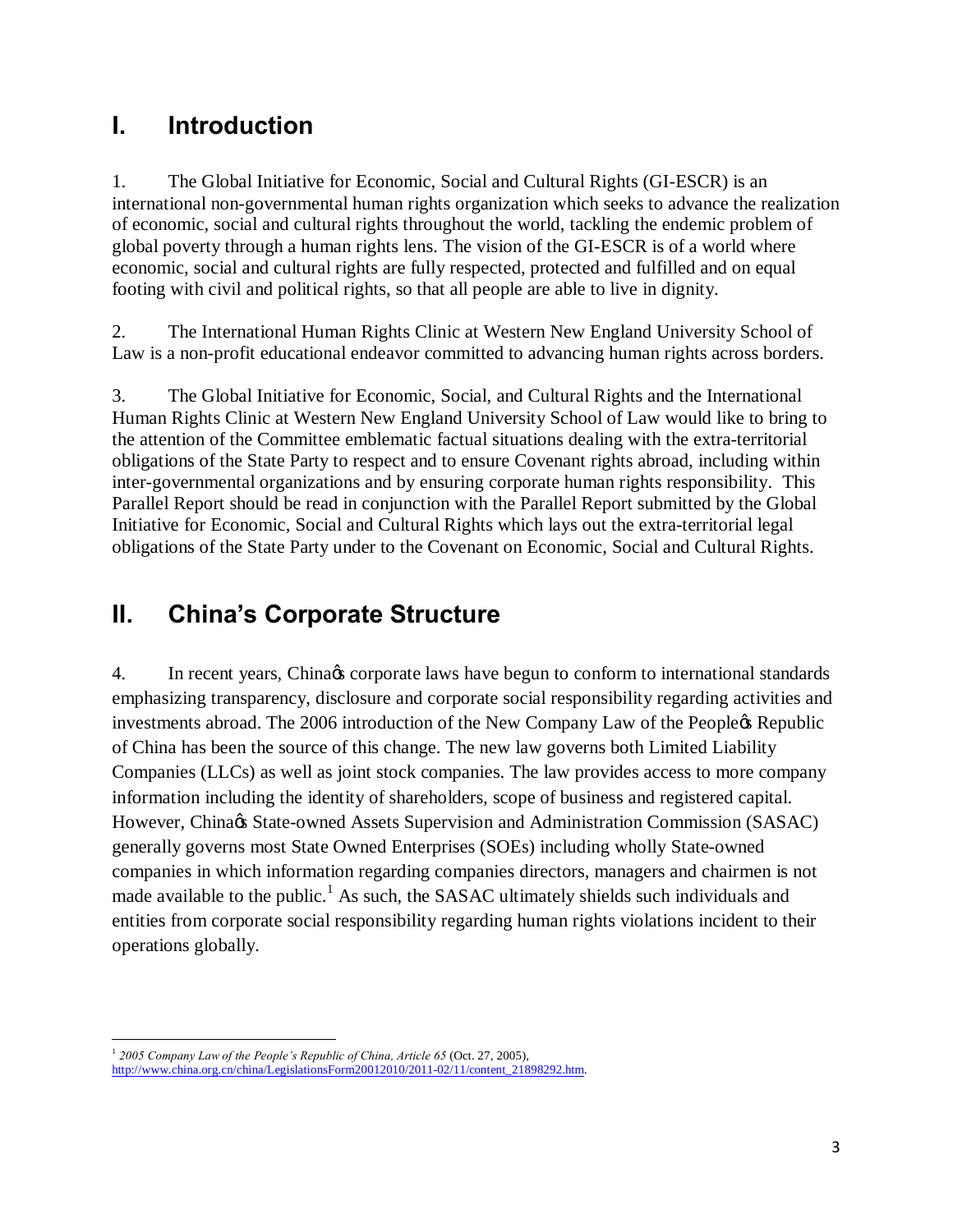5. Such SOEs are solely invested in by the State. $^2$  Moreover, the Board of Directors is appointed by the State-owned assets regulatory institution and under Article  $47<sup>3</sup>$ , their responsibilities are narrowly defined to  $\delta$ be accountable to the shareholders, $\ddot{o}$  without mentioning any accountability related to corporate social responsibilities. Under Article  $5^4$  non-wholly State-owned subsidiaries  $\ddot{\text{o}}$ shall abide by laws and administrative regulationsí and assume social responsibility.ö In contrast, Article 65<sup>5</sup> of the New Companies Law, which governs wholly Stateowned companies, lacks any provisions imposing accountability on SOEs**.** This provides a direct nexus between the Government of China and the operations of SOEs involving human rights violations associated with SOEs, and where those SOEs do violate human rights abroad China itself is in violation of its extra-territorial obligation to respect human rights.

6. Furthermore, as is elaborated upon in the complementary Parallel Report by the Global Initiative for Economic, Social and Cultural Rights, China has an extra-territorial obligation to protect human rights by ensuring that private companies incorporated or domiciled in China abide by human rights obligations.

### *A. Chinese Financing*

7. Resource hungry China has entered into several lucrative financing deals with governments of many countries. A Revolving Credit Line secured against oil and mineral reserves is typical of most agreements. In essence, Chinese loans to foreign governments are secured by forward selling future output, and thus revenue derived from possible future reserves of oil, gas and useful minerals. Because extraction projects in general have extremely high startup and maintenance costs, which governments of many countries cannot back by themselves, many governments are forced to solicit extraction contracts for future resources in return for present capital to fund extraction projects.<sup>6</sup> Unfortunately, though these countries need the projects for the benefit of their local economies, such projects carry with far-reaching negative externalities including large- scale human rights abuses.

8. China has granted loans through various state owned entities including the China Construction Bank, China Development Bank (CDB) and China EXIM Bank. Additionally, the China Africa Development fund (CAD) is China $\alpha$  largest private equity fund focusing primarily on investments in Africa. Many of these loan-processing entities have charters outlining stringent

 $<sup>2</sup>$  *Id* For the purposes of this law, a wholly Stated-owned company is one with limited liability which is solely invested in by the State and for</sup> which the State Council or the local people's government authorizes the State-owned assets regulatory institution under the people's government at the corresponding level to perform the duties of an investor.  $3$  Id. Article 47.

<sup>&</sup>lt;sup>4</sup> Id. Article 5. In its operational activities, a company shall abide by laws and administrative regulations, observe social morals and commercial ethics, persist in honesty and good faith, accept supervision by the government and the public, and assume social responsibility.

<sup>5</sup> *Id., Article 65.* The provisions of this Section shall be applicable to the incorporation and the organizational structure of wholly Stated-owned shall be applicable.

<sup>6</sup> Theodor H. Moran, 2010, *China's Strategy to Secure Natural Resources,* Burma: China Nonferrous metal Mining Co: Taguang Tagaung Taung Project: \$600 Million for 40 Million tons of nickel ore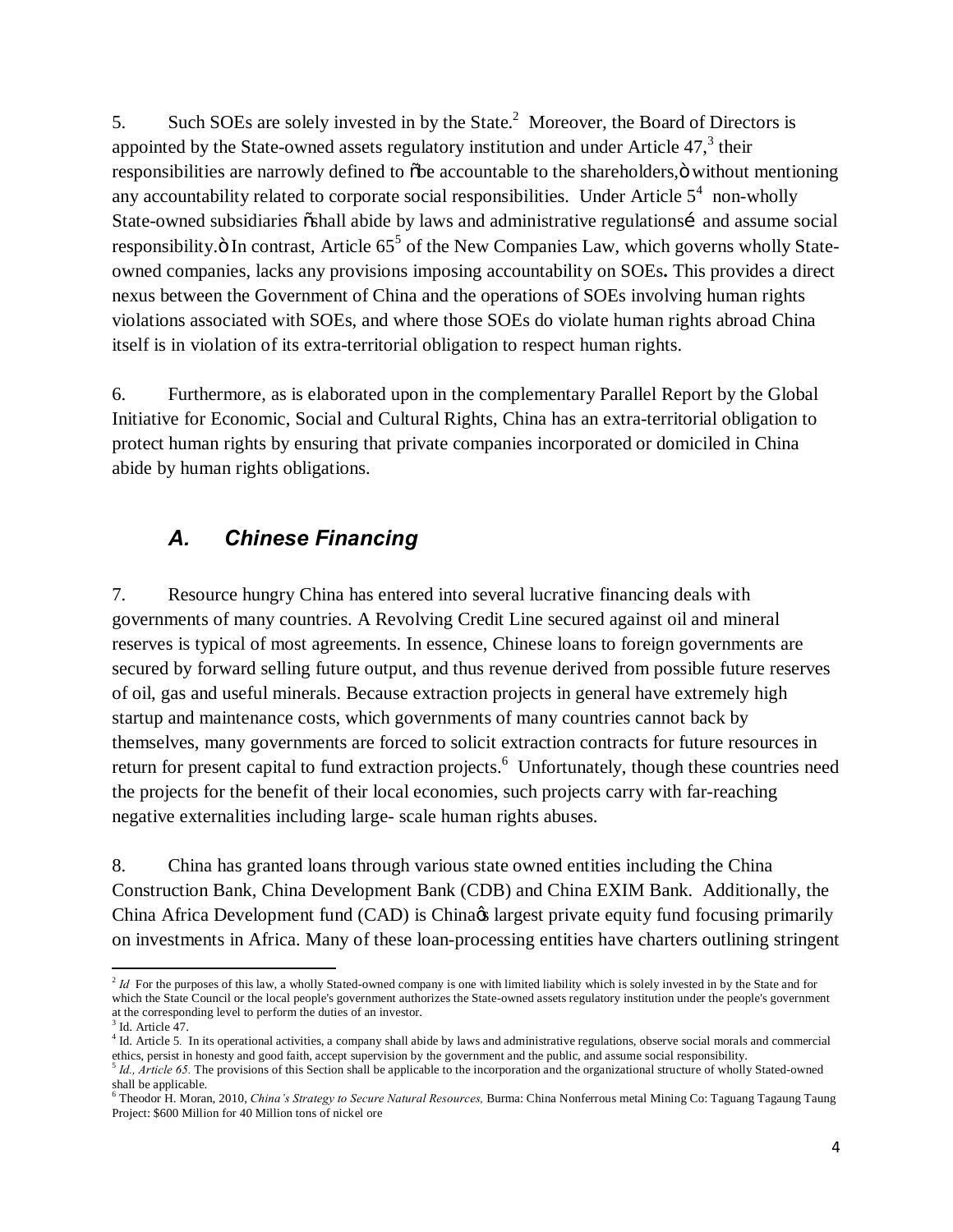loan processing requirements. The CDB in particular has released CSR reports yearly in connection with loans processed during consecutive calendar years.

9. Chinese entities often fund projects as part of a consortium. One example is the Sasan Ultra Mega Power plant, funded by the Bank of China, the CDB and China EXIM are among 14 banks financing the US\$4 Billion project.<sup>7</sup> The project itself has serious implications for social and economic human rights due to the removal of all local labor from their daily work, and threats to villagers surrounding the plant through the use of weapons and coercion. China EXIM in particular has to date funded 259 projects in 36 African countries, of which 79 per cent are committed to infrastructure and railroads, dams, thermal power plants and oil and copper mines. China EXIM is the  $3<sup>rd</sup>$  largest export credit agency (ECA) and has approved upwards of US\$5 Billion in Africa.<sup>8</sup>

# **III. Human Rights Violations: Case Studies**

## *A. Hydroelectric Dam: Agua Zarca Project, Honduras*

10. The Agua Zarca dam is a relatively small hydroelectric project and has a  $\tilde{o}$  generating capacity of 22 MW, a 300 metre-long reservoir and a 3km long diversion channel between the dam and the turbines. $\ddot{\mathrm{o}}^9$  One of the companies investing in the construction of this hydroelectric dam on the Gualcarque River by the Honduran Desarrollos Energeticos, SA (DESA),<sup>10</sup> is the Chinese state-owned SINOHYDRO.<sup>11</sup> This enterprise was founded in the early 1950s as  $\tilde{\text{o}}$ China $\alpha$ s first brand in hydropower construction $\tilde{\text{o}}^{12}$  and currently  $\tilde{\text{o}}$ controls 50 per cent of the global market for hydropower projects, $\ddot{o}^{13}$  65 per cent of which stems from its projects within China $\alpha$  borders.<sup>14</sup> The concession to this transnational corporation provides it õboth the common property of the people and their territories. $\ddot{\text{o}}^{15}$ 

<sup>11</sup> Annie Bird, Honduras: The Agua Zarca Dam And Lenca Communities in Honduras: Transnational Investment Leads to Violence Against and *Criminalization of Indigenous Communities* (Oct. 7 2013), Indigenous Issues Around the World,

http://indigenouspeoplesissues.com/index.php?option=com\_content&view=article&id=18257:honduras-the-agua-zarca-dam-and-lencacommunities-in-honduras-transnational-investment-leads-to-violence-against-and-criminalization-of-indigenouscommunities&catid=30&Itemid=63 .<br>
<sup>12</sup> Sinohydro snapshot, <u>http://eng.sinohydro.com/index.php?m=content&c=index&a=show&catid=15&id=26</u>

 $7$  Id.

 $^8$  Id.  $\,$ 

<sup>9</sup> Frijns, Johan, *Dodgy Deal: Agua Zarca Dam Honduras,* Banktrack (Dec. 12, 2013),

http://www.banktrack.org/manage/ajax/ems\_dodgydeals/createPDF/agua\_zarca\_dam .<br><sup>10</sup> This company was created for the sole purpose of constructing the Agua Zarca dam, despite the apparent objection from both COPINH and the indigenous local population. Other participants in the project include, but are not limited to, the Honduran Bank FICOHSA, the Central American Bank for Economic Integration and the World Bank. *Defending Rio Blanco: Three weeks of the Lenca Community Roadblock in Honduras*, SOA Watch, http://www.soaw.org/about-us/equipo-sur/263-stories-from-honduras/4096-rioblanc

<sup>&</sup>lt;sup>13</sup> Peter Bosshard, *Will China Find a New Balance Between the Environment and Economic Growth* (Sept. 1, 2011), China US Focus,

http://www.chinausfocus.com/slider/will-china-find-a-new-balance-between-the-environment-and-economic-growth/ . <sup>14</sup> *Sinohydro Corporation: The World's Biggest Hydropower Dam Company* (2013), International Rivers,

http://www.internationalrivers.org/campaigns/sinohydro-corporation .<br><sup>15</sup> Honduras: International observation and solidarity mission with the Honduran resistance visited communities in resistance, (Aug. 11, 2013), *http://quotha.net/node/2549.*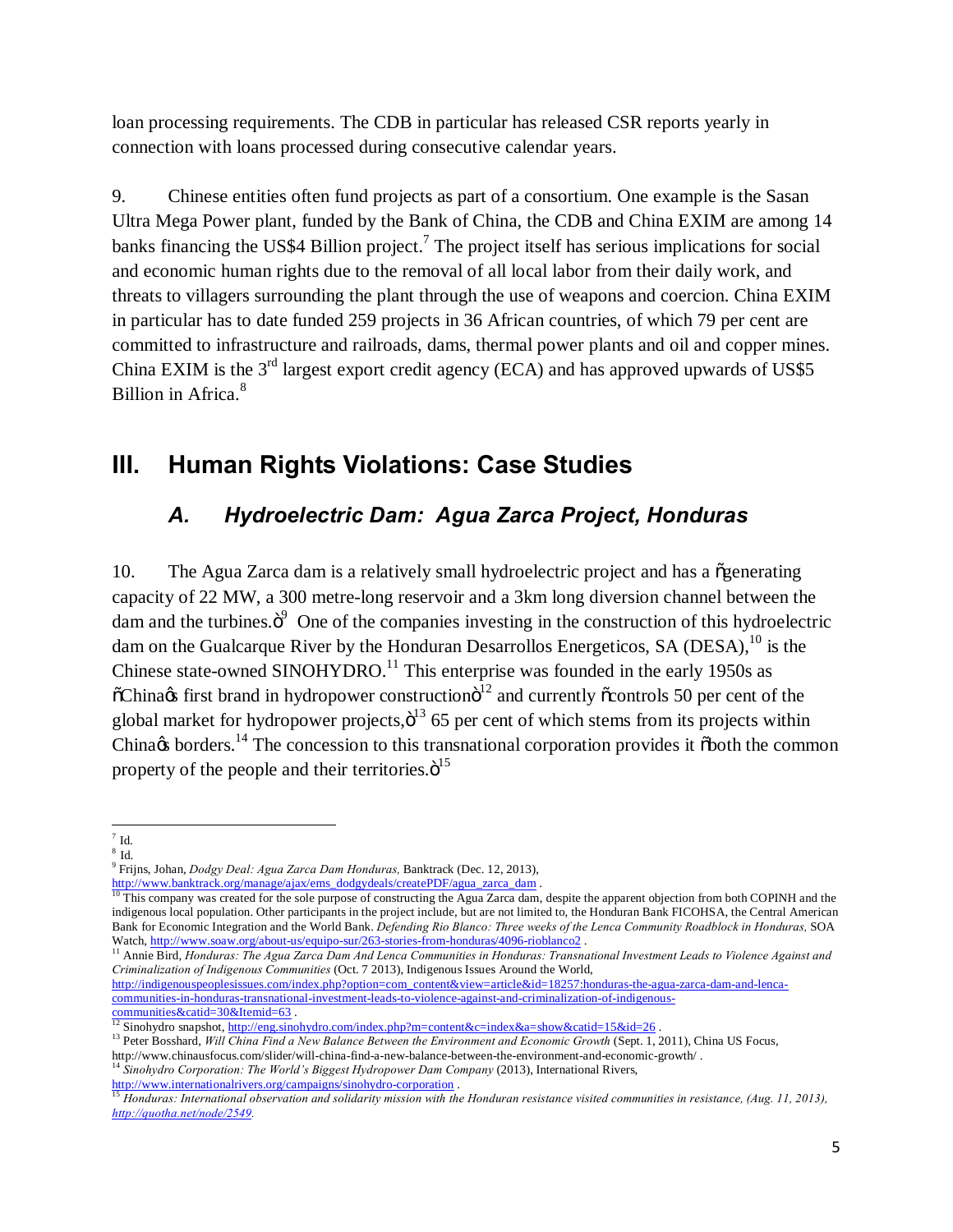11. As a result of the immense controversy surrounding the construction of the Agua Zarca Dam, a coalition of indigenous people and human rights activists have protested the continuation of this project and have called for the end of the human rights violations that accompany it. The resistance has triggered violent repression by the local authorities and the project private security forces. The project development was started without any consultation with the local residents and without their consent. Furthermore, it has been accompanied by oppression and harassment through immense militarization, violence, false prosecution of local opposition leaders, forced evictions without compensation and even assassinations.

12. The dam has significantly limited the indigenous people $\alpha$  access to land and food, as well as the river Gualcarque, which, for some, is the  $\ddot{\text{o}}$  only available source of drinking water, as well as a resource for swimming, washing and fishing with important cultural and spiritual value. $\ddot{o}^{16}$  Meanwhile, the environmental damage to the adjacent biosphere and the downstream populations remains yet to be determined. In the midst of the  $\tilde{0}$  ongoing street blockade $\tilde{0}^{17}$  as part of the resistance for this project, one woman who was part of the protest exclaimed that the companies should stop the construction because:

We havengt given permission for dams to be built.  $\mathbf{i}$  today they have us oppressed. On the land where we harvest corn, beans, rice, yucca, coffee, they have buried the harvest with the dirt that they throw from the machines. *i* We will not leave the blockade until they withdraw the machines. Because we are poor campesinos and there are about 300 children. Where will the children go? We have to pass this piece of land onto our children, each one of them, so that they can survive. $18$ 

### **1. Free, Active and Meaningful Participation and Free, Prior and Informed Consent**

13. The Lenca Community of Rio Blanco  $\tilde{\text{o}}$  was not consulted on whether they wanted this project. $\ddot{o}^{19}$  Their vote against the project during a town hall meeting led to the Municipal Mayor<sub>of</sub> furious departure from the meeting without signing othe *acta* in an attempt to invalidate the meeting. $\ddot{o}^{20}$  In the face of refusal by the local communities,  $\ddot{o}$ DESA purchased illegal titles to tracts of land within the area of the Rio Blanco communal indigenous territory $\ddot{\rm o}$  in 2011.<sup>21</sup>

<sup>&</sup>lt;sup>16</sup> Johan, supra at note 9.

 $^{17}$  Id.

 $^{18}_{19}$  SOA Watch, supra at note 10.<br> $^{19}_{19}$  Id.

 $\rm ^{20}$  Id.

<sup>&</sup>lt;sup>21</sup> Annie Bird, *The Agua Zarca Dam and Lenca Communities in Honduras: Transnational Investment Leads to Violence against and Criminalization of Indigenous Communities* (Oct. 3, 2013), Rights Action, http://rightsaction.org/sites/default/files/Rpt\_131001\_RioBlanco\_Final.pdf .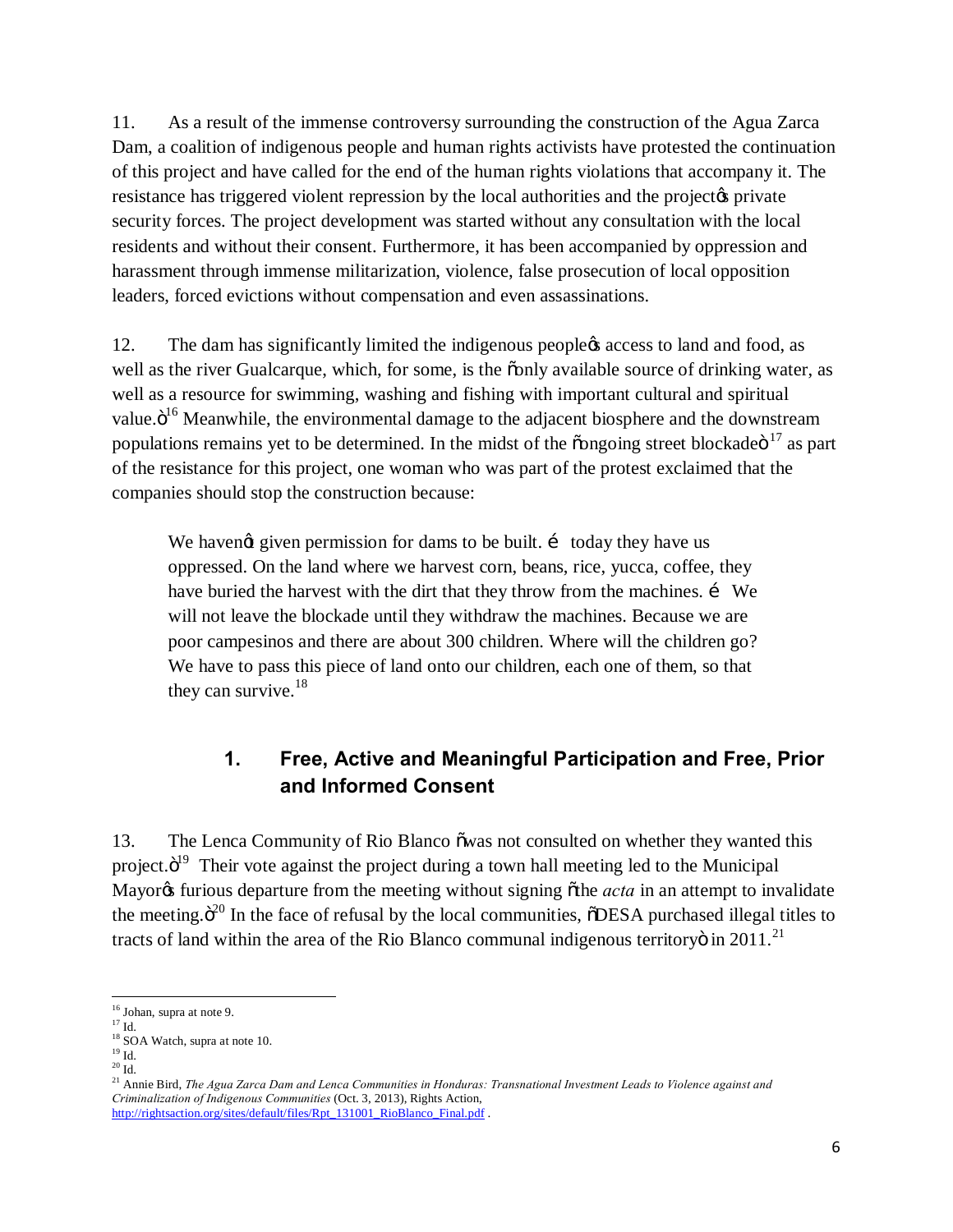14. The government is usurpation of indigenous peoples of lands without their consent pushed the local residents of the Lenca community, together with the Council of Indigenous and Popular Organizations of Honduras (COPINH), to hold numerous Assemblies and public demonstrations, while also filing numerous complaints against the project to Honduras $\phi$  National Congress.<sup>22</sup> Despite the resistance, the construction of the project continued. The Rio Blanco community continued with their peaceful blockades of the entrance to the project and demanded the withdrawal of the companies from their territory.<sup>23</sup> After closing the only road that leads to Rio Blanco in San Pedro de Zacappa, the local communities sent a delegation to the Presidential Palace with their demands, though to no avail. $^{24}$ 

#### **2. Forced Evictions**

15. DESA and Sinohydro have violated the communal land rights of the affected communities since the concessions to use the river  $\ddot{\text{o}}$  do not include the rights to land flooded or otherwise impacted. $\ddot{o}^{25}$  The Lenca communities  $\ddot{o}$  have a communal land title extended in 1911 to document their already existing rights in this region,  $\ddot{o}$  so the project manager  $\alpha$  unrelenting determination to move forward contravenes these rights.<sup>26</sup> In the midst of the protest against the project and the forced evictions that accompanied it, the companies, backed up by Honduran security forces protecting the project, resorted to death threats, surveillance, harassment and even local hit men<sup>27</sup> to clear the way for the project to continue.<sup>28</sup> Reports indicate that the companies "directly pay for the transportation and maintenance costs of the large contingents of [the Honduran army $\infty$ ] troops deployed in the area.<sup>29</sup>

16. On 12 April 2013, police patrols evicted the local protesters,  $\tilde{\text{odumped out their drinking}}$ waters and removed their banners, sleeping pads, and supplies. $\ddot{\sigma}^{30}$  These forms of oppression further limit the indigenous populations  $\varphi$  means of ensuring their right over their land. The opposition also engendered the criminalization and prosecution of resistance leaders with the goal of punishing by example and dismantling the organized protests. For example, the General Coordinator of COPINH Berta Caceres and the indigenous spokespersons Tomas Membreno and Aureliano Molina are currently õundergoing judicial persecution with absurd charges. $\ddot{\text{o}}^{31}$  Caceres

 $^{22}$  SOA Watch, supra at note 10.<br> $^{23}$  Id.

 $24$  Id.

<sup>&</sup>lt;sup>25</sup> Annie Bird, *The Agua Zarca Dam: How the World Bank and Central American Bank for Economic Integration are Profiting from the Looting of Indigenous Lenca Territory* (May 18, 2013), Rights Action, http://rightsaction.org/action-content/illegal-arrest-priest-and-22-membershonduran-national-resistance-front<br>
<sup>26</sup> Id.

<sup>27</sup> Rights Action Team, *Campesino Killed by Honduran Soldiers, for Opposing Imposition of Hydro-electric Dam "Development" Project* (July 18, 2013), Rights Action, http://rightsaction.org/action-content/campesino-killed-honduran-soldiers-opposing-imposition-hydro-electric-dam- $\frac{\text{development}}{28}$  SOA Watch, supra at note 10.<br><sup>28</sup> SOA Watch, supra at note 10.

 $\frac{29}{30}$  Rights Actions, supra at note 27.  $\frac{30}{30}$  SOA Watch, supra at note 10.

<sup>&</sup>lt;sup>31</sup> International Observation and Solidarity Mission, supra at note 15.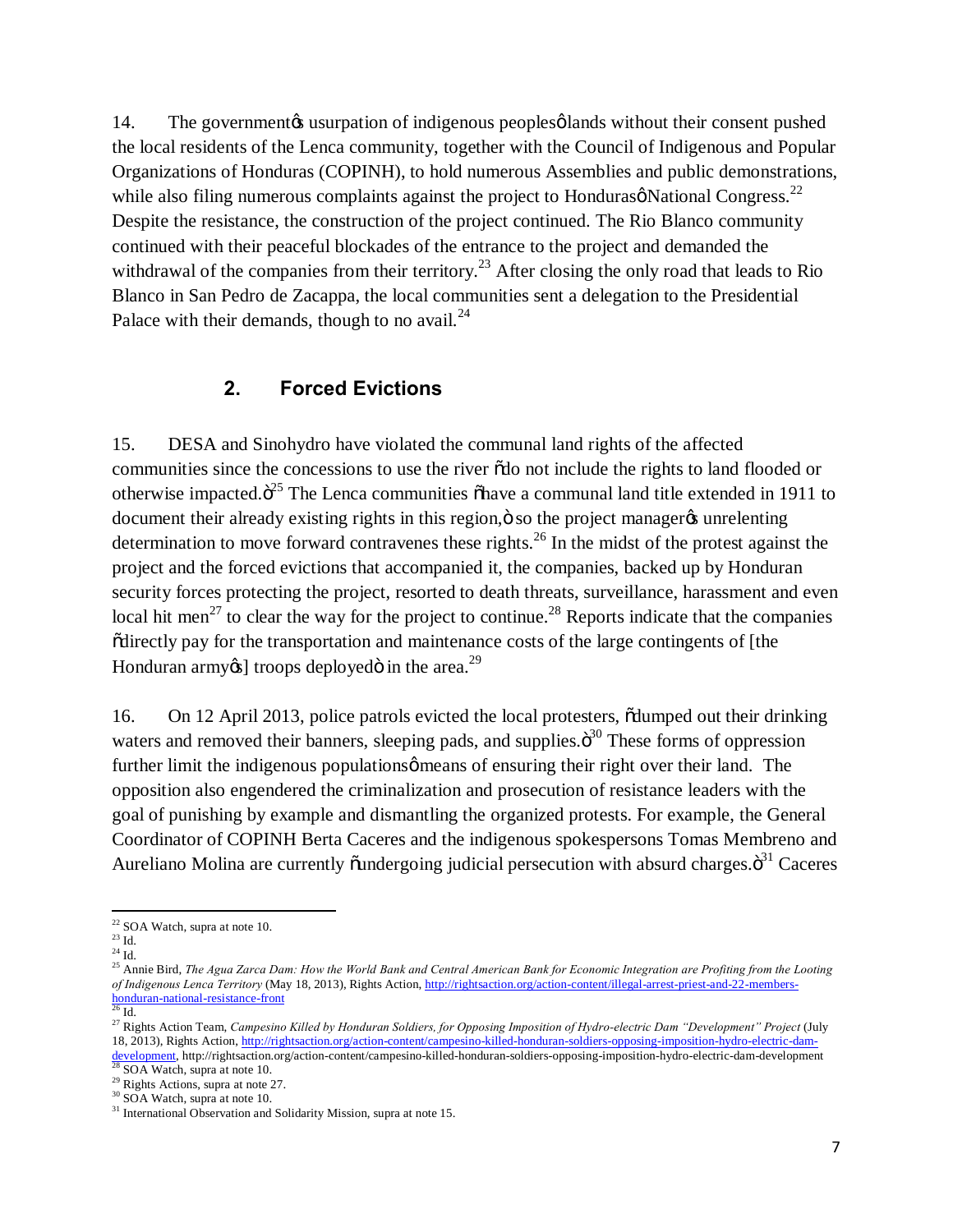was õillegally detained and jailed in May and put on a trial for alleged illegal possession of firearms which was not proved in court. $\ddot{\sigma}^2$  Cacares is currently in hiding.

17. The notoriously corrupt Honduran legal system has been wholly ineffective in achieving the fair adjudication of complaints of violating the rights of indigenous populations.  $33$  Honduras has illegitimately privatized the rights of the Lenca community, failed to investigate complaints, and aided and abetted and engaged directly in repression.<sup>34</sup> The failure of legal processes is further exacerbated by the  $\ddot{\text{o}}$ high cost of legal representation and the harassment and violence directed against lawyers who represent indigenous and campesino communities. $\ddot{\mathrm{o}}^{35}$ 

18. The repression reached a zenith in the murder of the local protest leader Tomas Garcia and the wounding of his 17-year-old son Alan on 15 July 2013, by a member of the state security forces.<sup>36</sup> Both Garcia and his son were part of the protest against the building of the hydroelectric project on the Lenca-owned territory when this  $\tilde{\text{c}}$ desperate and criminal reaction $\ddot{\text{o}}$  occurred.<sup>37</sup> Reports show that the protestors owere not engaging in any kind of violence while spokespeople for the hydroelectric companies claim otherwise. $\ddot{\sigma}^{38}$  Bertha Caceres explained that the  $\ddot{\text{o}}$ army, members of the Engineers Battalion of Siguatepeque, a military unit that has confronted the protesters in the past, opened fire against our companions o without any warnings while the police took no action to protect the peaceful protesters.39

### **3. Food and Water Security, Right to Culture and Livelihood**

19. The Indigenous Lenca community of Rio Blanco has lived near the river for generations and has depended on it for the growth of  $\tilde{\text{c}}$  corn, beans, bananasí yucca, coffee, and other crops. $\ddot{o}^{40}$  They have also designated certain areas of their land for the preservation of water sources that are crucial to their survival.<sup>41</sup> The companies, by constructing the Agua Zarca Dam, will deprive the indigenous people of their means of subsistence, thus forcing them to abandon their traditional way of life.

20. The initial preparation for construction of the Agua Zarca Dam was accompanied with the destruction of  $\tilde{\text{c}}$  community members  $\varphi$  crops that they depend on to eat. $\ddot{\text{o}}^{42}$  During and after the construction, much of the land farmed near the fertile banks of the river will be flooded. To

 $32$  Rights Action, supra at note 27.<br> $33$  Bird, supra at note 21.

 $^{34}$  Id.

 $35$  Id.

<sup>&</sup>lt;sup>36</sup> Rick Kearns, *Honduran Military Kill Indigenous Protestor at Agua Zarca Project* (July 20, 2013), Indian Country Today Media Network, http://indiancountrytodaymedianetwork.com/2013/07/20/honduran-military-kill-indigenous-protestor-agua-zarca-project-150510 .<br><sup>37</sup> Rights Action, supra at note 27. 38 Kearns, supra at note 36.

<sup>39</sup> Id.

 $^{40}_{41}$  SOA Watch, supra at note 10.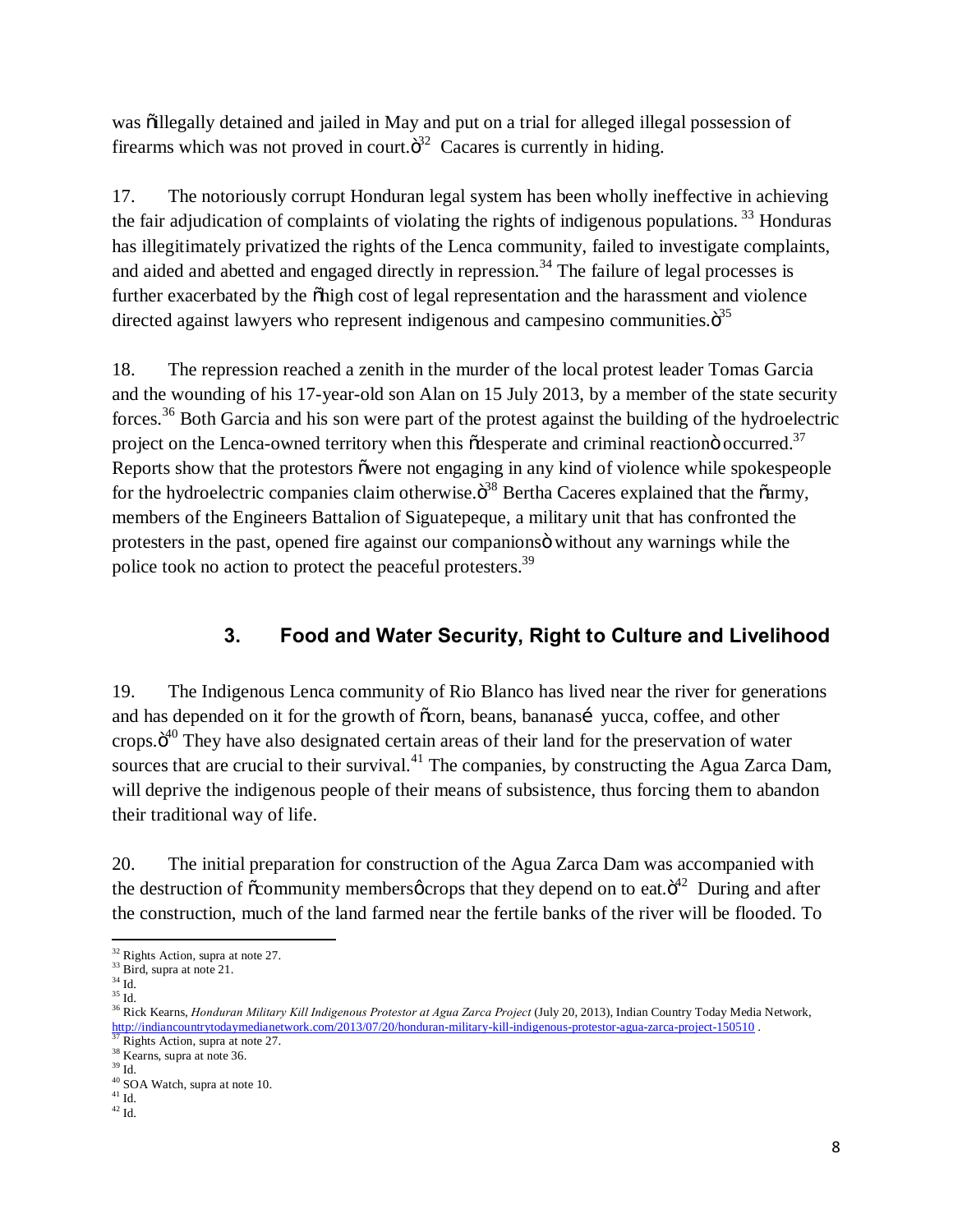facilitate DESA $\alpha$  goal of acquiring that land, the community has been subjected to has been destruction of plantations as well as the release of  $\tilde{\alpha}$  cattle into the crops planted by the community just before harvestö in order to force the local residents to sell their lands.<sup>43</sup>

21. Moreover, the employees of the companies  $\delta$  fenced off the only spring that meets all of the potable water needs of the community of La Tejera, intending to divert the water to serve the company $\alpha$  compound. $\ddot{\mathrm{o}}^{44}$  Despite the already controversial actions, the companies prohibited the usage of water from the river, which was the Lenca $\alpha$  main source of õirrigation, drinking water, washing, bathing and fishing. $\ddot{o}^{45}$  The eviction of local communities and the flooding of their land will inevitably destroy the rich and diverse culture of this community.

#### **4. Impact on the Environment**

22. Rigoverto Cuellar, the former Minister of natural resources and the environment, permitted the construction of the dam  $\ddot{\text{o}}$  owithout fulfilling studies and consultations required by law. $\ddot{\mathrm{o}}^{46}$  Several reports clearly establish that the flooding of the region will  $\ddot{\mathrm{o}}$ cause widespread environmental destruction. $\ddot{o}^{47}$  In addition, the project will degrade the pristine natural areas, "produce huge quantities of greenhouse gasses through the decomposition of submerged biomassö and contaminate the water and land in the area.<sup>48</sup> The construction of the  $\ddot{\text{o}}300$  metrelong water reservoir, the diversion channel, the machine house and new streets to the construction site irequire the destruction of trees, vegetable and coffee fields.<sup>49</sup> Moreover, the interruption of the flow of the river will hinder fish from moving downstream.<sup>50</sup>

### *B. Hydroelectric Dam: The Patuca River, Honduras*

23. The Honduran Government also signed a \$50.5 million contract<sup>51</sup> with China Sinohydro for the construction of the first phase of  $\tilde{\text{cone}}$  of the three hydroelectric power plants on the Patuca River in the eastern region of Honduras, $\ddot{\sigma}^2$  with \$350 million more envisioned for the second phase of the project.<sup>53</sup> The Patuca III project will be funded by loans from Chinese

 $^{43}$ Bird, supra at note 21.<br> $^{44}$  Id.

 $45 \overline{1d}$ .

 $^{46}$  Id.

<sup>47</sup> Joshua Nichols, *Honduras: Rio Blanco Communities take action to defend rivers, territory, and life* (Apr 9, 2013), Intercontinental Cry, https://intercontinentalcry.org/indigenous-peoples-begin-anti-hydro-dam-action-in-honduras/ . 48 Id.

<sup>49</sup> Johan, supra at note 9.

 $50 \overline{\mathrm{Id}}$ .

<sup>&</sup>lt;sup>51</sup> The contract also includes the building of a tunnel that will divert river water,  $\tilde{o}$  construction of a camp, the building of access roads and construction of a quarry." *Honduras Signs Deal with Chinese firm on Hydro Plant* (Apr 19, 2011), Latin American Herald Tribune, http://www.laht.com/article.asp?CategoryId=23558&ArticleId=391935.<br>
Id.

<sup>53</sup> Laurence Allan, *Chinese Hydropower plan sparks tension in Honduras* (Jan 24, 2013), Dams and Alternatives, http://damsandalternatives.blogspot.com/2013/01/chinese-hydropower-plan-sparks-tension.html .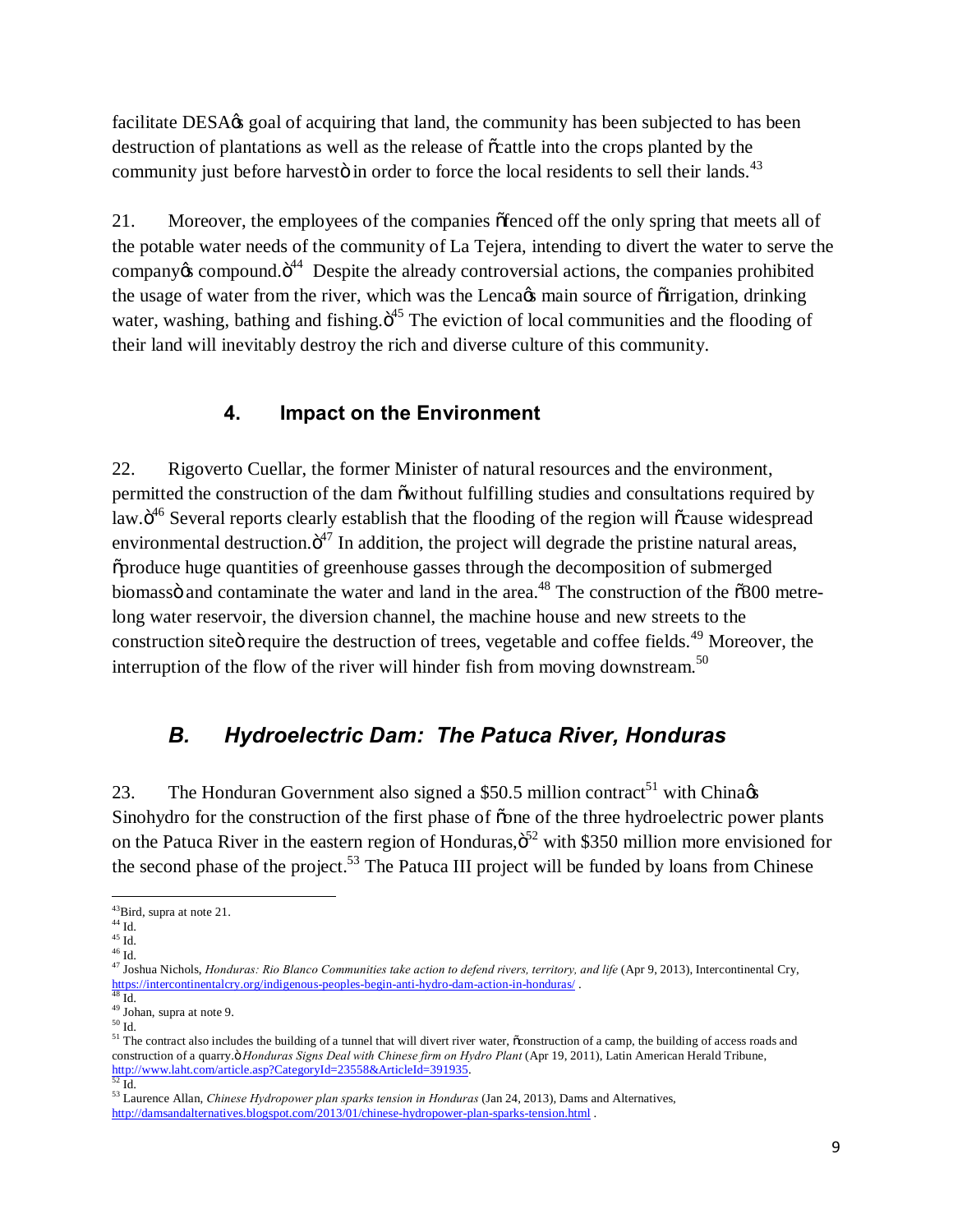financial institutions<sup>54</sup> and is expected to generate its first  $104$  megawatts of power by January 2014.55 Similar to the Agua Zarca Dam, this project has faced resistance from the indigenous locals, including the Indigenous Tawahka, Miskitu, Pech, and Garifuna, who were not consulted and whose consent was not obtained prior to the start of the projects.<sup>56</sup> In this case, the indigenous people attempted unsuccessfully to use the Supreme Court of Justice to prevent the abuse by the state.<sup>57</sup>

24. In some instances, despite longstanding ancestral claims to land, the indigenous people's lack of formal legal ownership of the land they have occupied for generations has made it easier for the Honduran Government to grant concessions to transnational corporations. Norvin Goff, president of the MASTA (Moskitia Asia Takanka), a local governance body of the Miskitu, explained:  $\sigma$ The defense of our territory is our first concern. Because we dongt have the full legal titles to our land, the government is able to give concessions to foreign companies, without any kind of consultation with us. $\ddot{\mathrm{o}}^{58}$ 

### **1. Active, Free and Meaningful Participation and Free, Prior and Informed Consent and failure to recognize indigenous land rights**

25. In addition to proceeding with construction without obtaining the consent and consultion with the Tawahka, Miskitu, Pech, and Garifuna people who live downstream along the river, the government only compensated property owners.<sup>59</sup> In January 2013, even the landowners who were promised compensation by the Chinese corporations through an agreement with the Honduran Government revolted against the construction because more than 60 percent of them had not received the compensation.<sup>60</sup> Violating the indigenous peoples  $\varphi$  right to free, prior and informed consent for any construction in their territory appears to be the standard practice for Sinohydro.<sup>61</sup>

<sup>54</sup> *Chinese Firm to Build 3 Hydroelectric Dams in Honduras*, Latin American Herald Tribune,

http://www.laht.com/article.asp?CategoryId=23558&ArticleId=365841 . <sup>55</sup> *Patuca Hydroelectric Power Projects Speed Up* (Jan 21, 2011), Born in Honduras, http://borninhonduras.com/2011/01/patuca-hydroelectricpower-projects.html .

<sup>56</sup> *Campaign Update: Honduras – Military Evicts Residents at Dam Site* (Oct 27, 2011), Cultural Survival,

http://www.culturalsurvival.org/news/honduras/campaign-update-honduras-military-evicts-residents-dam-site<br>57 Global Response Travels to Honduras (July 18, 2011), Cultural Survival, http://www.culturalsurvival.org/news/hond  $\frac{\text{travels-honduras}}{58}$  Id.

<sup>59</sup> *Campaign Update: Honduras: Dam Construction Speeds Ahead in Violation of Indigenous Rights* (Dec 1, 2011), Cultural Survival, http://www.culturalsurvival.org/news/honduras/campaign-update-honduras-dam-construction-spee  $\frac{60}{61}$  Allan, supra at note 53.<br><sup>61</sup> The Gibe III Dames impact on the Omo River will significantly threaten the ecosystem of Lake Turkana in Kenya, and the lake occuld end up a

shrunken, ecologically unsustainable relic, no longer able to support its current diversity of life (including human communities),  $\ddot{o}$  which is numbered to around 500,000 indigenous people (supra at note 64). The construction of this dam, too, has proceeded without the consent of indigenous people and has been accompanied by forced resettlement, despite the fact that around 200,000 people rely on the river is annual flood for their survival (Id. ). The construction of dams on Burma & Salween River, some of which are  $\ddot{o}$  in areas where conflict is continuing between ethnic resistance forces and the Burmese Army, ö would threaten the livelihood of at least 13 indigenous groups (Salween Watch, *Current Status of Dam Projects on Burma's Salween River,* 13 March 2013, http://www.salweenwatch.org/images/PDF/english-salween.pdf ) Projects such as the Tasang, Nong Pha, Ywathit and Hat Gyi Dam have been accompanied by forced resettlement of, and lack of consent or consultation by, tens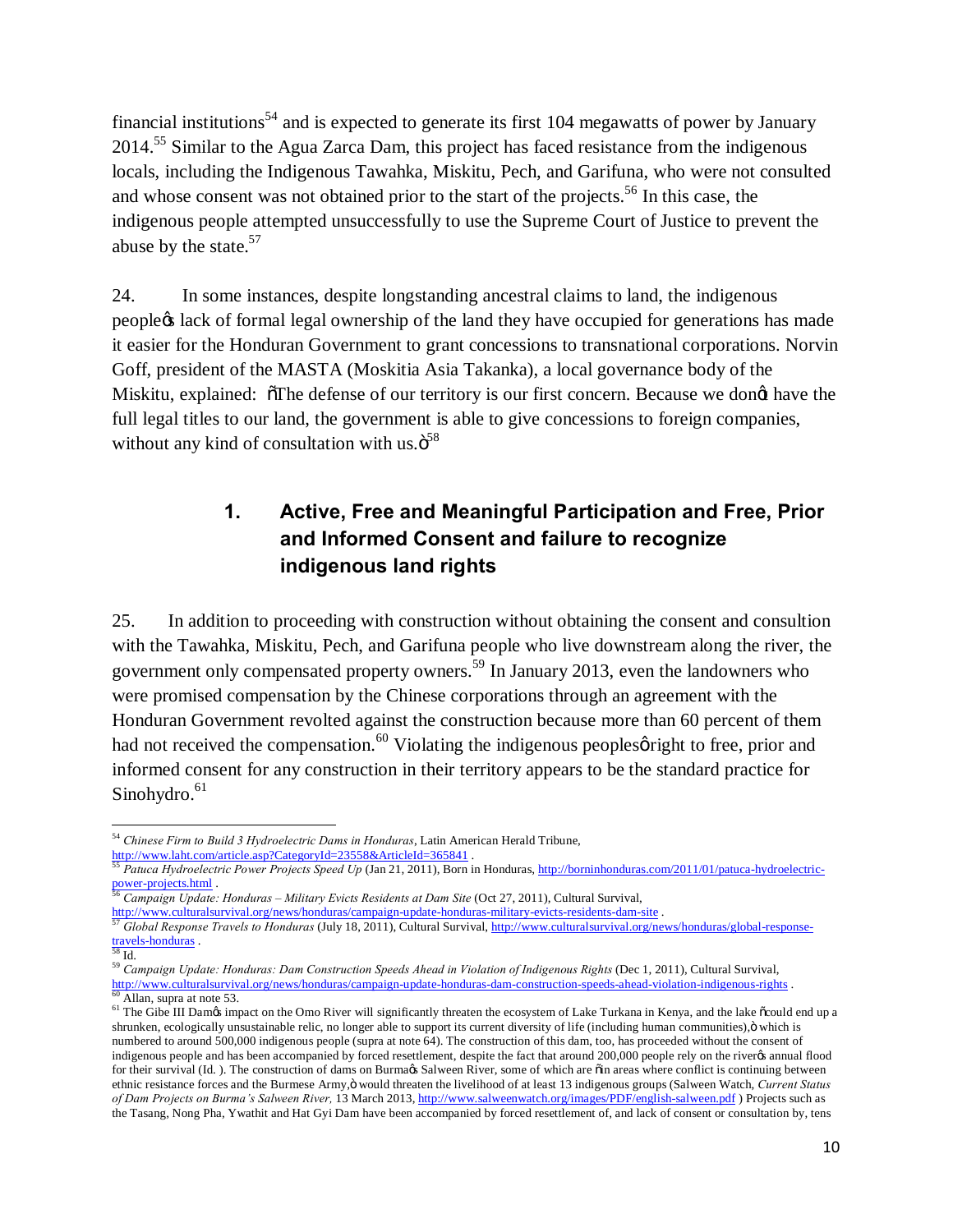#### **2. Right to Protest**

26. In the face of this injustice, the four Indigenous groups of formed a united movement to save the river, their livelihoods, and their unique cultures. $\ddot{\mathrm{o}}^{62}$  The locals were aggrieved by the government $\alpha$  failure to employ Honduran workers, despite its promise that 70 per cent of the jobs would be given to nationals. <sup>63</sup> On 22 April 2013, protestors  $\tilde{c}$  occupied buildings belonging to China-based Sinohydroos Patuca III<sub>Ö</sub> project.<sup>64</sup> However, the protests organized were halted by police and military personnel  $\delta$  forcibly evicted residents in to prepare for the first phases of dam construction.ö<sup>65</sup>

### **3. Rights to Food and Water**

27. The Patuca River project will othreaten food security and the cultural survival of the Tawahka people, [and] disrupt transportation and commerce for i the Moskita. $\ddot{o}^{66}$  The indigenous people use the fertile soil near the river to grow  $\tilde{\alpha}$  cocoa, oranges, rice, beans, plantains, cassava, and other crops for subsistence and sale,  $\ddot{o}$  while the fish from the river is one of the main source of dietary protein.  $^{67}$  Lorenzo Tinglas, the president of the Tawahka peoplegs governing council, explained:  $\delta$ The river is our life. Any threat to the Patuca is a threat to four Indigenous Peoples i and we will fight to the death to protect it. $\ddot{\text{o}}^{68}$ 

28. Construction of the dams would irreparably harm the indigenous peoples. The Patuca is  $\ddot{\text{o}}$  otheir only means of transportation and communication. $\ddot{\text{o}}^{69}$  The planned dams would  $\ddot{\text{o}}$  obstruct [the indigenous peoples)] commerce and trade, $\ddot{o}$  thus limiting their access to food, water and other goods.70

 $\overline{a}$ 

of thousands of local residents, huge militarization of the areas, detrimental and uncalculated environmental impact, violence, reawakening of destructive ethnic conflicts and even numerous murders (Id.). Lastly, the  $\delta$ downstream effects stand to alter the lives of over half a million people, ö including soil erosion, altering river flows, destroying agriculture, threatening the food sources etc (Id.).<br><sup>62</sup> Jack Edit, *Honduras: Patuca River Dams Threaten Indigenous Survival* (July 26, 2011), WilderUtop

http://www.wilderutopia.com/environment/honduras-patuca-river-dams-threaten-indigenous-survival/.<br>
63 Cultural Survival, supra at note 56.<br>
64 Allan, supra at note 53.<br>
65 Cultural Survival, supra at note 56.<br>
66 List of D

sites .

 $\frac{67}{68}$  Edit, supra at note 62.

 $^{69}\mbox{Id.}$ 

 $70$  Id.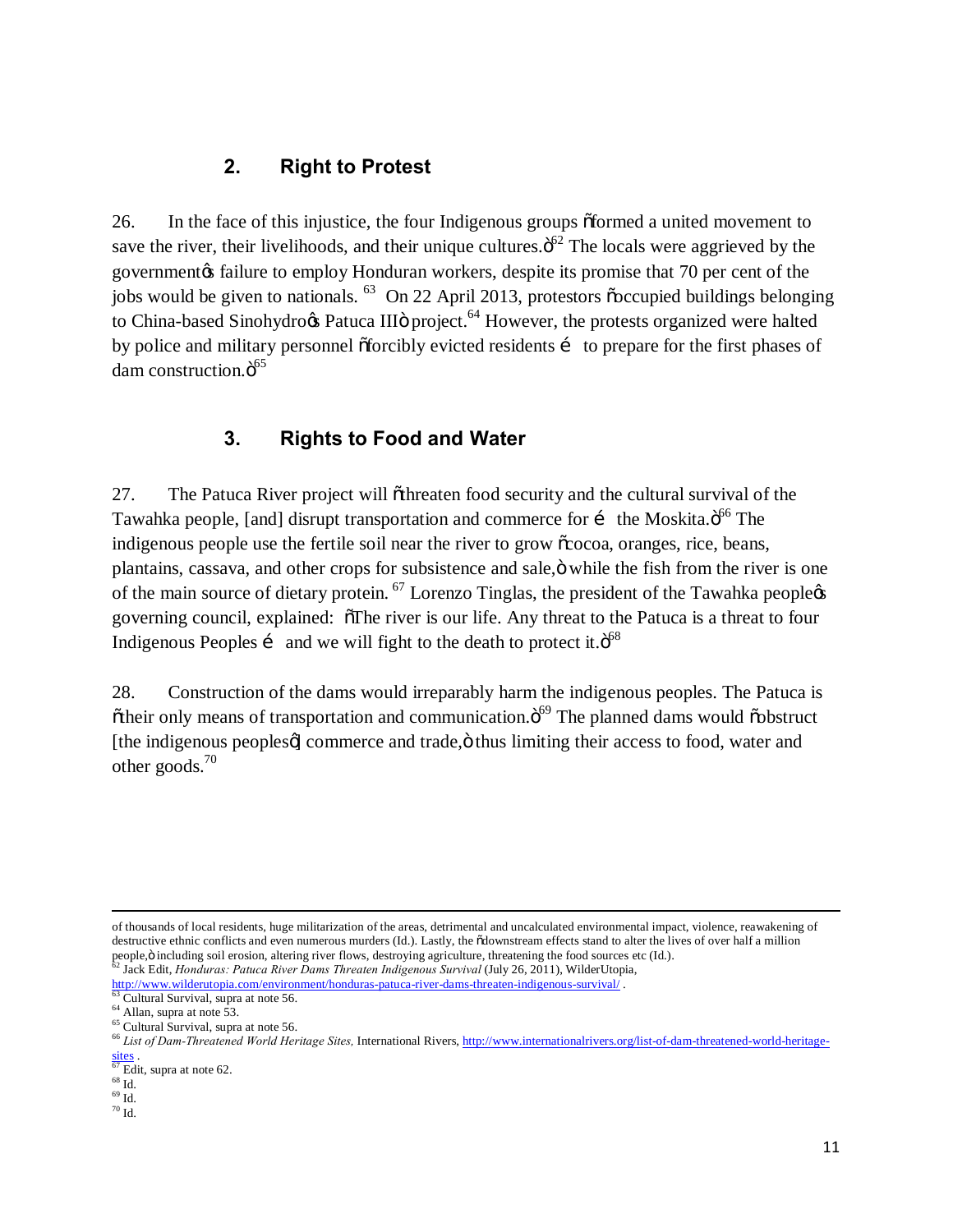#### **4. Environmental Impact**

29. Although the Ministry of Natural Resources (SERNA) approved the Patuca hydroelectric projects, $^{71}$  reports indicate that the construction will flood 42 km of intact rain forest,  $\ddot{\text{o}}$ all of which was on the legislative track to either become part of the Patuca National Park or the Tawahka Asangni Biosphere Reserve. $\ddot{\mathrm{o}}^{72}$  Moreover, the impact of the Patuca III Dam on migratory fish species, as well as species living above the dam site, has not been evaluated<sup>73</sup> in spite of the vast amount of information supporting the project to expected negative impact on the diverse ecosystem through the change in the  $\tilde{\text{or}}$  volume, flow and temperature. $\tilde{\text{o}}^{74}$  The dam projects will  $\tilde{\text{e}}$  exacerbate the impacts of global warming  $\tilde{\text{i}}$ , alter a vital river ecosystem, and put at risk the invaluable biological diversity of the Rio Platano Biosphere Reserve. $\ddot{\sigma}^{75}$  Lastly, the construction of roads necessary for the dam pose significant threat to the natural resources, particularly as a result of inevitable land clearing for farms and logging.<sup>76</sup>

30. With respect to the potential environmental impact, Dr. Erik Nielsen explained: "There exist almost no biological, hydrological, physical, or social data for the downstream affected region of the project. [This project] … would require at least two years of data collection and a year of public review to meet the minimum requirements and develop a comprehensive mitigation planí. Given the unknown yet potentially extensive downstream environmental and social consequences of damming the second largest river in Central America and the potential indirect impacts of creating access to the largest expanse of tropical rainforest north of the Amazon Basin and consequent effects on indigenous peoples, the environmental studies to date are insufficient against any international standard or quality or protections for dam building. $\ddot{\mathrm{o}}^{77}$ 

### **5. Right to Culture**

31. Numerous archeological sites are located in Moskitia, "the largest, most biodiverse expanse of tropical wilderness north of the Amazon Basin, $\ddot{o}^{78}$  and they still remain  $\ddot{o}$  to be excavated including of the Mayan Civilization and other unknown pre-Columbian culture. $\ddot{\text{o}}^{79}$ The dam projects threaten this cultural heritage.

# *C. Oil Exploration and Drilling in Kenya*

32. Kenya is set to be East Africa  $\beta$  first oil exporter by 2016, with an estimated 10 billion barrels in deposits. To date, Kenya has secured \$5 billion worth of Chinese Investment to exploit

<sup>&</sup>lt;sup>71</sup> Born in Honduras, supra at note 55.<br><sup>72</sup> International Rivers, supra at note 66.

 $73$  Id.<br> $74$  Edit, supra at note 62.

<sup>&</sup>lt;sup>75</sup> International Rivers, supra at note 66.<br><sup>76</sup> Id.<br><sup>77</sup> Cultural Survival, supra at note 59.

 $78 \text{ Edit}$ , Supra at note 62.<br> $79 \text{ International Rivers}$ , supra at note 66.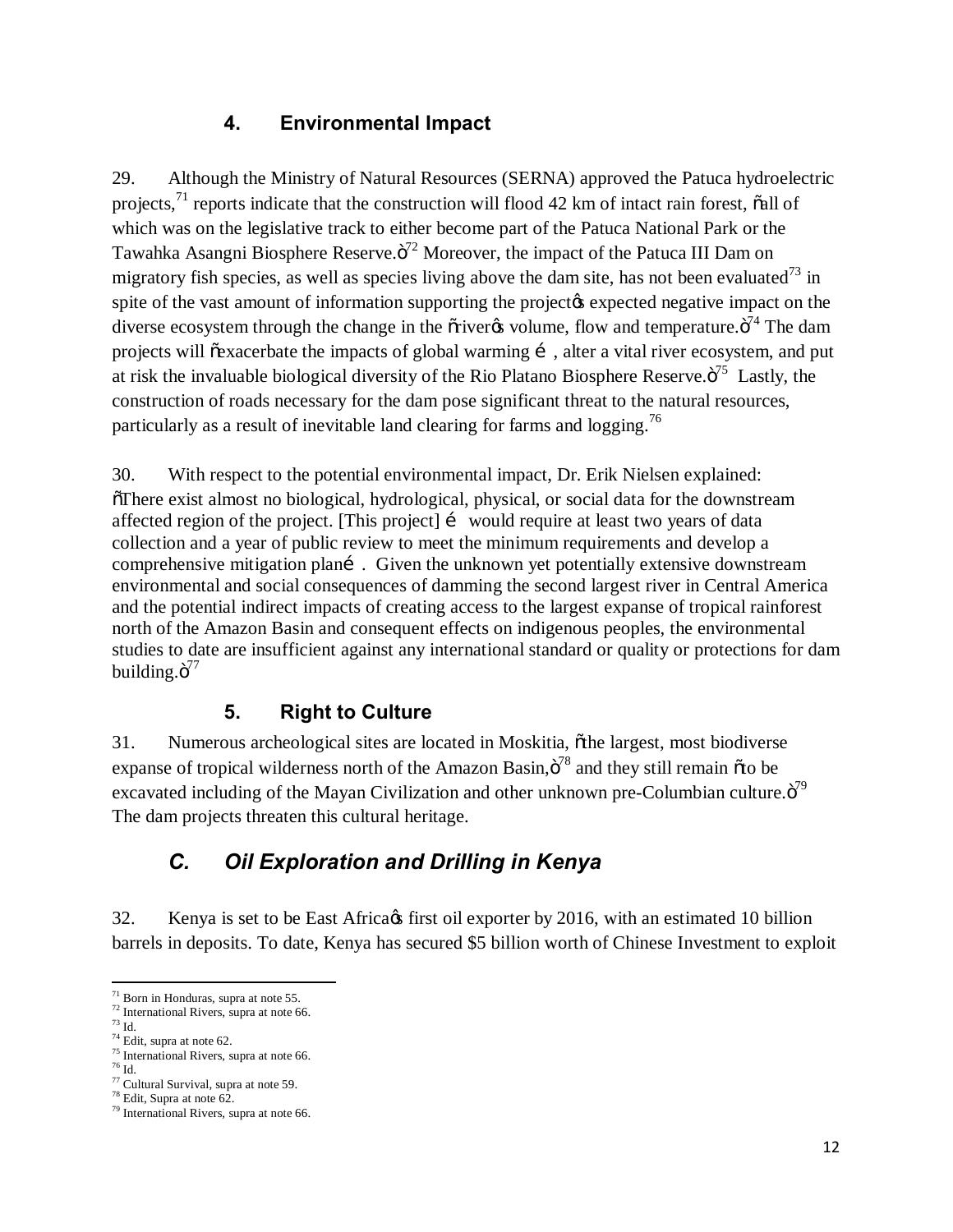those reserves.<sup>80</sup> These loans have been approved by various Chinese SOEs, including the CDB, which loaned \$50 million to Kenya Equity (Kenya & largest equity bank). In 2006, the Kenyan government gave China National Offshore Oil Company (CNOOC) exclusive rights with no competitive bidding to six out of eleven total oil exploration blocks; effectively giving CNOOC control of 28 per cent of the total oil exploration coverage area.<sup>81</sup> The coverage area granted to CNOOC substantially overlap with lands traditionally held by the tribal Samburu peoples.<sup>82</sup>

### **1. Rights to Food and Water**

33. Attacks on Samburu villages began in 2009, by hostile tribes, mercenaries and Kenyan governmental armed forced on the disputed lands; lands simultaneously held by the Samburu and leased to CNOOC. On 21 February 2009, 300 cows held by the Samburu were stolen and two Samburu children kidnapped. <sup>83</sup> The next day, Kenyan Special Security Forces opened fire on Samburu villagers, bombed schools, clinics and water holes.<sup>84</sup> Over 2000 cattle were confiscated and the two missing Samburu children were found dead hanging from a tree with their throats cut and bodies skinned.<sup>85</sup> On 5 September 2009, 4000 cattle and 2,6000 goats were further confiscated.<sup>86</sup> On 12 October 2009, the Kenyan government announced awarding a \$26 million lease to China to drill oil on lands located in the center of Samburu territory.<sup>87</sup>

### **2. Forced Evictions**

34. The violence inflicted on the Samburu and the extraordinary confiscation of millions worth of cattle is clearly aimed at coercing the Samburu to leave their ancestral lands, and as such amount to constructive forced eviction in violation of Article 11 of the ICESCR and Article 43 of the Constitution of the Republic of Kenya. Moreover, under *Awas Tingni v. Nicaragua*, decided by the Inter-American Court of Human Rights,  $\tilde{o}$ Indigenous peoples are recognized as having a right to the property over their lands and territories which they have traditionally possessed and utilized. $\ddot{\mathrm{o}}^{88}$ 

35. Because the cattle that comprises 90 per cent of the Samburu $\alpha$  food, economy and currency, have been continuously confiscated, hundreds of Samburu have died from starvation and malnutrition.<sup>89</sup> To date, the confiscated cattle have a valuation of more than US \$5

<sup>80</sup> James Macharia, *Kenya Signs Infrastructure, Energy Deals worth \$5 bln with China* (Aug. 19, 2013), Reuters*.*  <code>http://www.reuters.com/article/2013/08/19/kenya-china-idUSL6N0GK2MT20130819</code>  $^{\text{81}}$  Id.

<sup>82</sup> Id*.*

<sup>83</sup> Observations on the State of Indigenous Human Rights in Light of the Declaration on the Rights of Indigenous Peoples, prepared by Cultural Survival, http://www.marsgroupkenya.org/blog/2009/11/27/human-rights-violations-of-the-samburu-people-by-the-government-of-kenya-areport-to-the-united-nations-human-rights-council-submitted-on-november-1-2009-by-cultural-survival/

<sup>84</sup> Id*.*

<sup>85</sup> Id*.*

<sup>86</sup> Id*.* 

 $^{88}$  Id.

 $^{89}$  Id.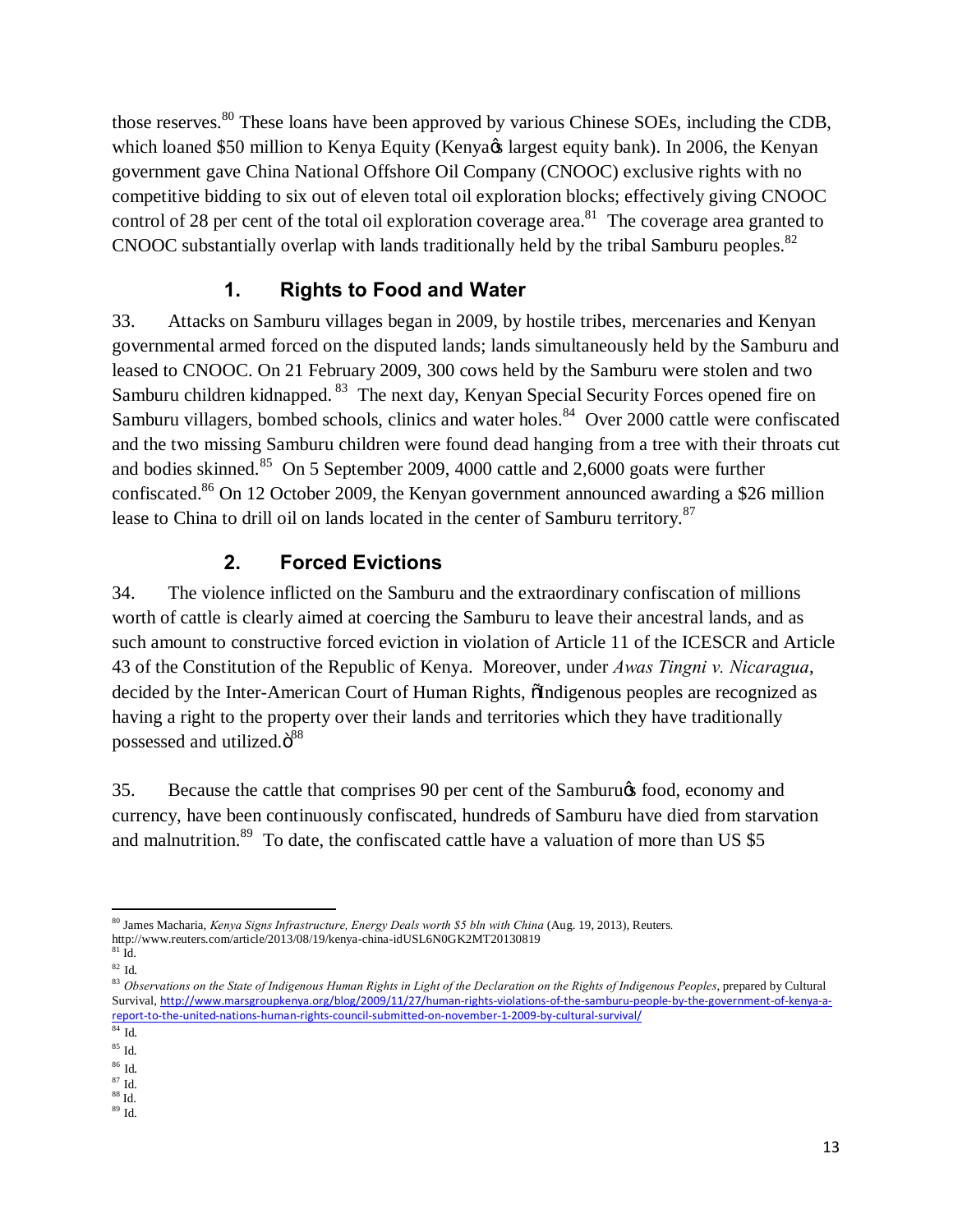million.<sup>90</sup> A significant portion of oil deposits are located on lands held by the Samburu, and the exclusive extraction leases given to Chinese firms and their significant financial interests in these lands, is encouraging the Kenyan government to forcibly and violently evict the Samburu. The Samburu people have suffered definite and quantifiable economic harms as well as the immeasurable suffering from the violent displacement from their lands to further Chinese oil interests.

#### *D. Mining in the Democratic Republic of Congo*

36. The first Congo-China agreement was signed in 2007 between Congo and China Railway Group Ltd and Sinohydro Corporation.<sup>91</sup> These Chinese companies are backed by revolving credit loans by China EXIM bank, while the investments are secured by copper and cobalt deposits in the province of Kataga.<sup>92</sup> The total investment is US\$6 billion, of which US\$3 billion is invested in infrastructure related to transport of extracted resources, and the remaining US\$3 billion invested directly in the Sicomines Mining Joint Venture.<sup>93</sup> The joint venture gives 68 per cent control to Chinese entities, 33 per cent to China Railway Group, 30 per cent to Sinhohydro and the remaining 5 per cent to Zhejian Huayou Cobalt Company.<sup>94</sup> The US\$6 billion investment and 68 per cent ownership could potentially generate US\$40 - US\$120 billion of revenue to China. An additional condition is the right to extract 10.6 million tons of copper and 626,619 tons of cobalt under the joint venture; again 68 per cent of which belongs to the Chinese companies in their respective shares. Other Chinese entities involved in extraction projects in the Katanga mining sector, although their respective ownership stake is not currently publicly available. Two SOEs, Jinxuan (JNMC), China $\alpha$  largest producer of copper, and China Nonferrous Metal Corporation (CNMC) and several smaller private companies including South China Mining, East China Mining, Titan Mining, Jian Xing are known to be actively involved in mining projects in the DRC.

37. China relies on the DRC to satisfy its resource shortage, and it imports  $\tilde{\text{osignificant}}$ amounts of cobalt and copper $\ddot{\text{o}}$  from the country.<sup>95</sup> According to some reports, the DRC has twenty-four trillion dollars in resources such as copper, cobalt, coltan and tin.<sup>96</sup> In order to secure at least a share of these resources and hasten their retrieval, China has agreed to provide US\$9 billion dollars in resources, later decreased to six billion at the direction of the World Bank, for

<sup>90</sup> Cultural Survival, *Human Rights Violations of the Samburu People by the Government of Kenya: a Report to the United Nations Human Rights Council Submitted on November 1, 2009 by Cultural Survival*, Mars Group Kenya http://www.marsgroupkenya.org/blog/2009/11/27/humanrights-violations-of-the-samburu-people-by-the-government-of-kenya-a-report-to-the-united-nations-human-rights-council-submitted-on-

<sup>&</sup>lt;sup>91</sup> Global Witness, 2011, *China and Congo: Friends in Need:* http://www.globalwitness.org/sites/default/files/library/friends\_in\_need\_en\_lr.pdf  $92 \overline{Id}$ .

 $^{93}$  Id.  $\,$ 

 $94$  Id.

<sup>95</sup> Amnesty International, 2013, *Chinese Mining Industry Contributes to Abuses in Democratic Republic of the*  http://www.amnesty.org/en/news/chinese-mining-industry-contributes-abuses-democratic-republic-congo-2013-06-19<br><sup>96</sup> Nathan William Meyer, *Can China's Deal of the Century Save Congo?* (July 20, 2012), World Policy, http://www.worldpolicy.org/blog/2012/07/19/can-china%E2%80%99s-%E2%80%98deal-century%E2%80%99-save-congo .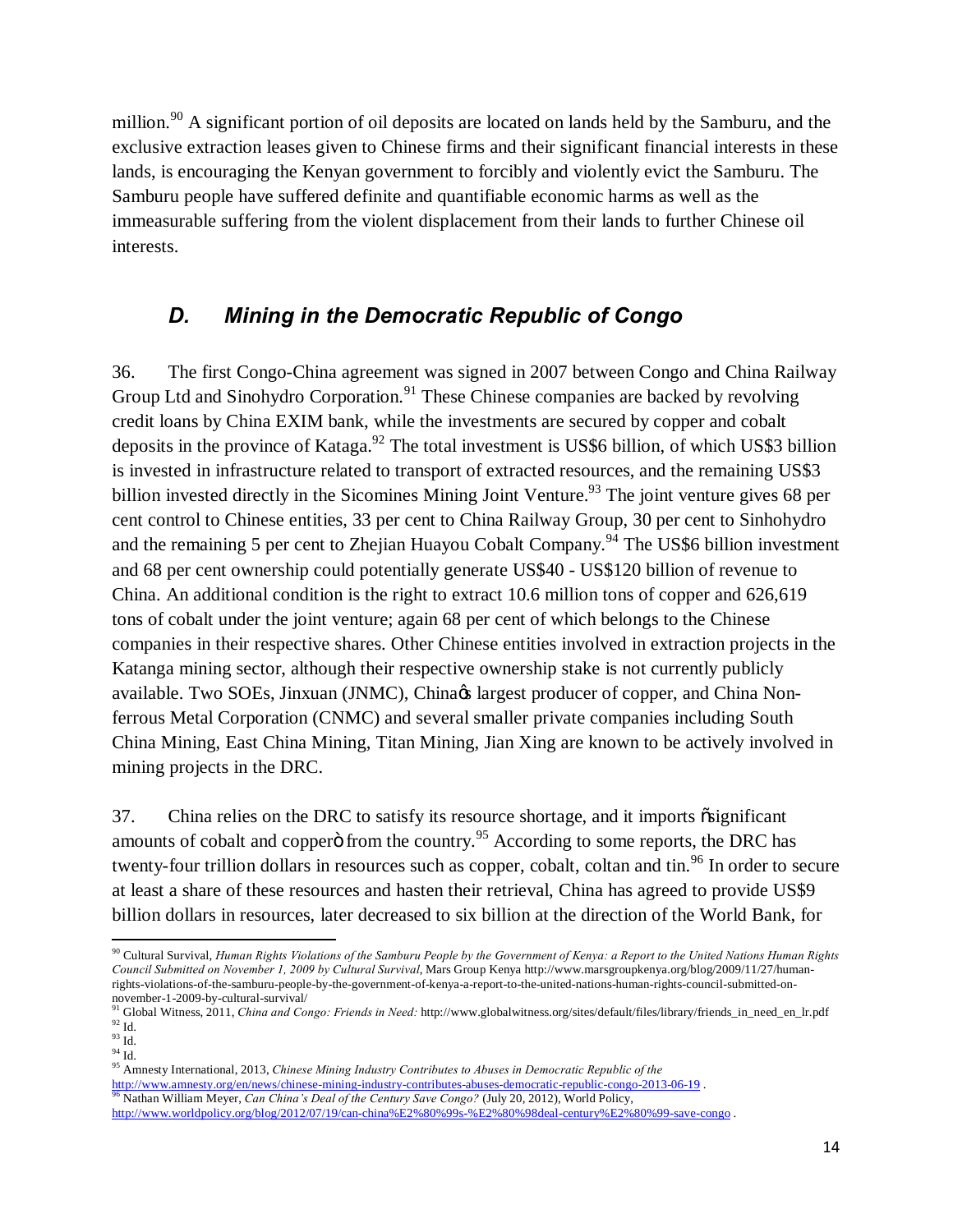DRC $\alpha$  infrastructure in 2007.<sup>97</sup> This investment was divided in two halves,  $\ddot{\text{o}}$  with half going to mine development and half to infrastructure projects. $\ddot{\sigma}^{98}$  Some of the infrastructure projects promised by China in exchange for  $\delta$ 10 million tons of copper and 600,000 tons of cobalt, $\ddot{\rm o}$ include, but are not limited to,  $\delta$ 2,400 miles of roads and 2,000 of rail, 145 health clinics, 432 hospitals, two universities, and two hydroelectric dams, $\ddot{o}$  as well as renovation of the transportation system and  $\tilde{o}$ an electricity distribution network. $\tilde{o}^{99}$  The investment in the mining sector will mainly focus on copper and cobalt mines.<sup>100</sup> The Chinese State-owned Export-Import Bank was supposed to finance the loans for the infrastructure investment, but it pulled out in  $2012.^{101}$  This agreement  $\tilde{c}$  created the Sino-Congolese mining joint venture, Sicomines  $\tilde{c}$  in which the Chinese partners are the major shareholders. $\ddot{\text{o}}^{102}$  The Chinese consortium received  $\tilde{m}$  majority stakes in two of the biggest mines in the country,  $\ddot{\text{o}}$  which makes this deal more alike a commercial one rather than an aid project.<sup>103</sup> Numerous reports and interviews indicate that the Chinese companies have not done any work at the aforementioned mines for two years.<sup>104</sup>

38. The investment in the DRC raises numerous concerns because of the current situation in this country. DRC $\&$  2012 Mining Code stipulated that  $\tilde{a}$  artisanal miners should sell their minerals to Congolese trading posts or *negociants*, who then sell to Congolese or foreign trading houses. $\ddot{\text{o}}^{105}$  The provincial government of Katanga, in 2007-08, halted the export of raw materials, thus forcing traders to develop  $\tilde{o}$ smelters and processing facilities, $\ddot{o}$  which has prevented the artisanal miners from selling the minerals they acquire to another mining site or a company.106 Instead, the artisanal miners are compelled to sell the minerals to traders of the company in charge of the mining site. $107$ 

39. The UN has expressed concern that, os over 50 per cent of the region  $\alpha$  200 mines are controlled by armed forces which employ illegal taxation, extortion, forced labor, and violence to ensure the flow of mineral wealth. $\ddot{\mathrm{o}}^{108}$  Katanga $\alpha$  Governor Moise Katumbi explained that  $\ddot{\mathrm{o}}$ more than 60 of Katanga& [a raw material-rich region in the DRC] 75 processing plants are owned by Chinese companies and  $\mathbf{i}$  90 per cent of the region  $\phi$  minerals go to China. $\mathbf{d}^{109}$ 

 $97$  Id.

 $^{98}$  Id.  $\,$ 

 $^{99}_{100}$  Id.  $\,$ 

<sup>&</sup>lt;sup>101</sup> *Profits and Loss: Mining and Human Rights in Katanga, Democratic Republic of the Congo* (2013), Amnesty International, <br>  $\frac{http://www.ammestyusa.org/stes/default/files/afr620012013en.pdf}{102}$ .

http://www.voanews.com/content/congo-China Mines Deal Hits Rough Patch (May 16, 2013), VOANews, http://www.voanews.com/content/congo-china-mines-<br>deal-hits-rough-patch/1662105.html .

<sup>&</sup>lt;sup>105</sup> Amnesty International, supra at note 101.<br><sup>106</sup> Id.<br><sup>107</sup> Id. <sup>107</sup> Id. <sup>107</sup> Id. <sup>108</sup> Neyer, supra at note 96.<br><sup>108</sup> Simon Clark, *China Lets Child Workers Die Digging in Congo Mines for Copper* (July 22, 2008), Bl http://www.bloomberg.com/apps/news?pid=newsarchive&sid=aW8xVLQ4Xhr8 .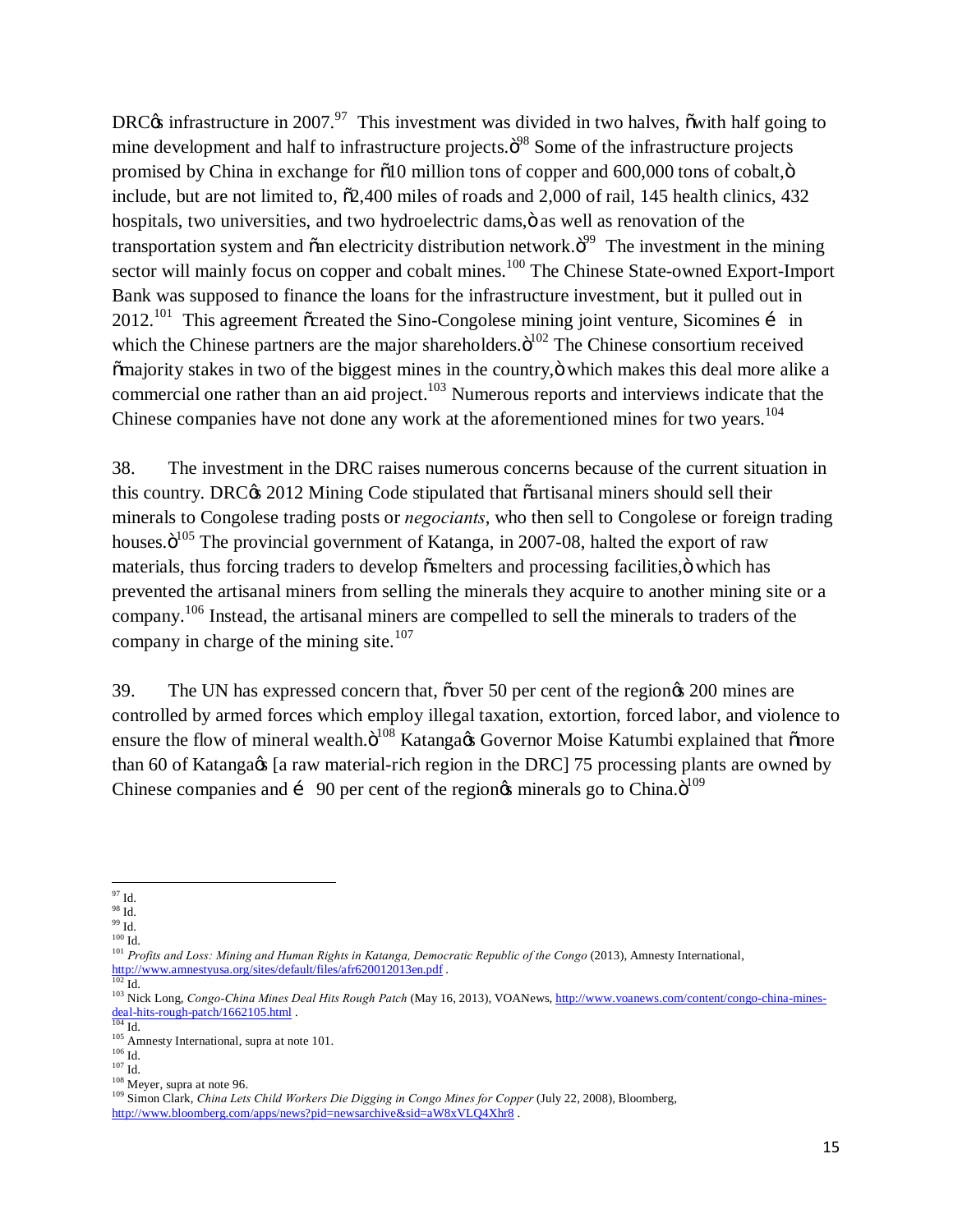40. The investments in the mining sector in the DRC are accompanied by numerous forced evictions as well as dangerous and exploitative working conditions for the miners.<sup>110</sup> Moreover, the  $\tilde{\text{coperations}}$  have restricted communities access to water,  $\ddot{\text{o}}$  thus endangering their livelihood.<sup>111</sup> Most of the workers in this sector are  $\ddot{\text{o}}$  artisanal miners, who work using hand-held tools i [and] receive very little for the minerals they extract. $\ddot{o}^{112}$ 

#### **1. Forced Evictions**

41. Although the domestic law of the DRC stipulates that landowners have to be consulted and compensated when companies are granted mining concessions, the law  $\tilde{c}$  applies only to people with rights to the land they occupy. $\ddot{\mathrm{o}}^{113}$  Such ownership is conditional upon recognition by the government.<sup>114</sup> Thus, if the government has not officially recognized the ownership of the land, the people living on the territory oare considered to have no rights to the land and do not have any security of tenure. $\ddot{o}^{115}$  In practice, people can be evicted from their homes without any due process or subsequent compensation, in contravention of the right to adequate housing which requires that everyone have a minimum degree of security of tenure sufficient to prevent forced evictions or other human rights violations.

42. The provision of mining rights to the Chinese Company Congo International Mining Corporation (CIMCO) in Luisha was accompanied by the forced eviction of 300 families from their homes with only two weeks notice.  $116$  The evicted families were deported to an area  $\ddot{\text{o}}$  with no housing or other facilities. $\ddot{o}^{117}$  When the communities protested the eviction, the official  $\ddot{o}$ told them they did not have [any] rights to the plots of land. $\ddot{o}^{118}$  This situation also violates other economic, cultural and social rights including the right to work, education, water and food. One of the victims explained:

We have to start again from scratch. That the why we are living in tents even though the rainy season is fast approaching. Life is much more difficult here than in the old place. We sleep outside, there is no school or local market nearby. Our children and wives have to make long journeys. Water is also a problem.<sup>119</sup>

<sup>&</sup>lt;sup>110</sup> Amnesty International, supra at note 95<br>
<sup>111</sup> Id.<br>
<sup>112</sup> Amnesty International, supra at note 101.<br>
<sup>113</sup> Id.<br>
<sup>115</sup> Id.<br>
<sup>115</sup> Id.<br>
<sup>117</sup> Id.<br>
<sup>117</sup> Id.<br>
<sup>119</sup> Id.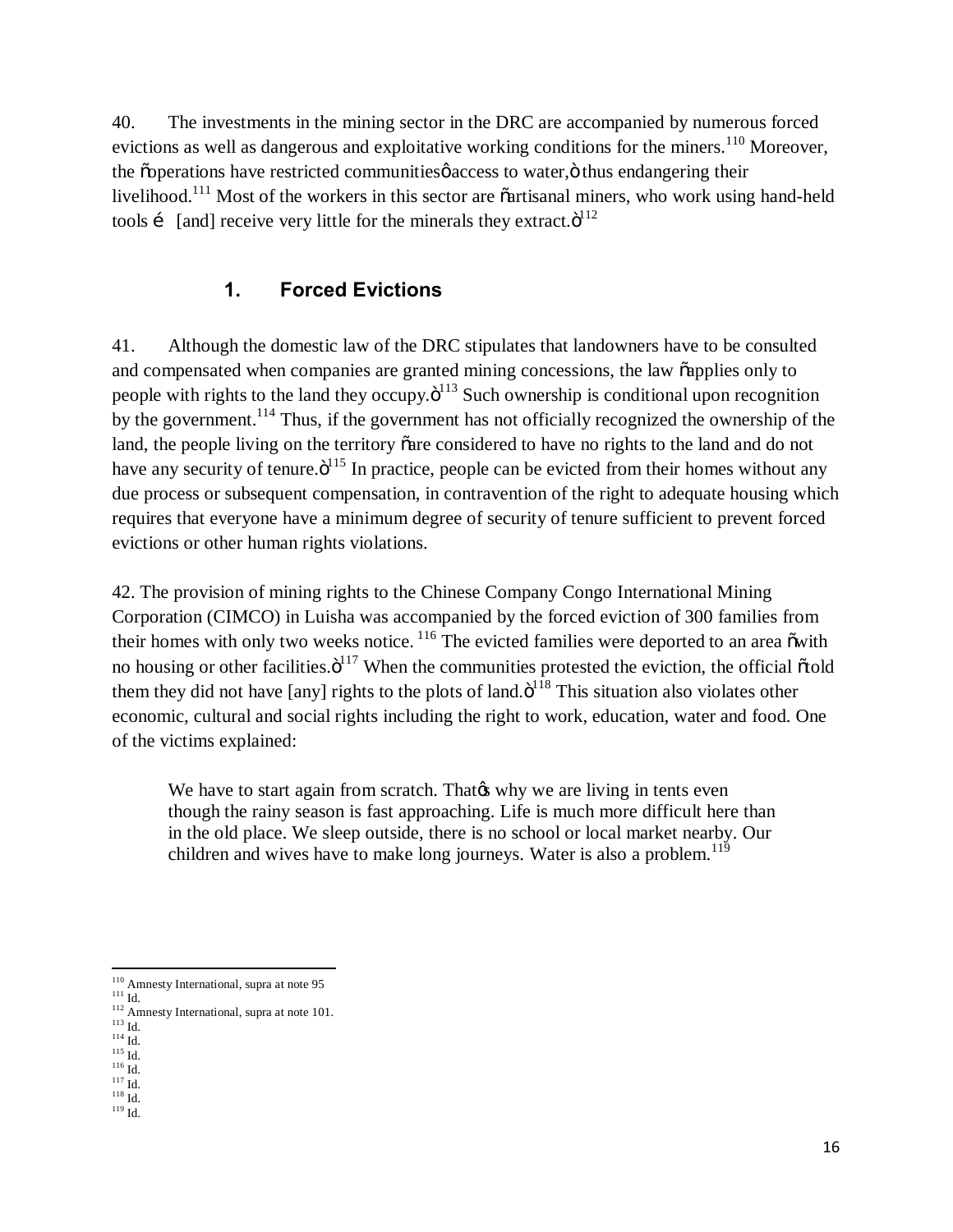#### **2. Working Conditions**

43. Workers, particularly artisanal miners, face numerous abuses and  $\tilde{\sigma}$ scores [of them] die or are seriously injured every year. $\ddot{o}^{120}$  The working conditions are dangerous and exploitative, and workers õoften work with bare hands, without protective clothing and in poorly ventilated underground shafts where temperatures can be extremely high. $\ddot{o}^{121}$  These conditions are also accompanied with  $\ddot{\text{o}}$ landslides, falling boulders and asphyxiation due to a lack of adequate ventilation. $\ddot{o}^{122}$  Patricia Feeney, executive director of Oxford, England-based Rights and Accountability in Development, explained that the Chinese smelter plants ignore othe health and safety of their workers or the children who dig the ore. $\ddot{o}^{123}$ 

44. In addition to the frequent fatal accidents, the miners are also  $\tilde{o}$ subjected to threats, physical assault and ill-treatment on mine sites at the hands of the mine police, or private security guards working for those who control the sites. $\ddot{\mathrm{o}}^{124}$  Moreover, the minerals  $\ddot{\mathrm{o}}$ are ultimately sold outside of the country  $\mathbf{i}$  through a number of actors and processes, in an often complex and opaque supply chain that does not benefit the workers.<sup>125</sup> The artisanal miners  $\tilde{o}$ are often forced to sell minerals to specific individuals or companies under threat of being denied access to the mining site in the future. $\ddot{o}^{126}$ 

45. In the Huachin smelter in Likasi,  $\tilde{\text{owor}}$  are employed as day labourers and receive limited training for their jobs. $\ddot{\mathrm{o}}^{127}$  Most of them have no protective gear  $\ddot{\circ}$  and work in their everyday clothes, handling radioactive minerals with their bare hands and breathing in the corrosive dust. $\ddot{o}^{128}$  In addition, workers  $\ddot{o}$  do not receive sick pay $\ddot{o}$  and have to pay for their treatment in the case of accidents.<sup>129</sup> Numerous reports indicate that Chinese workers  $\tilde{\text{cearn}}$  ten times as much as the Congolese<sub>"</sub> and receive weekly bonuses that are  $\delta$ <sup>the</sup> equivalent of an entire monthly wage for a Congolese worker. $\ddot{o}^{130}$  At the Jia Xing Depot in Kolwezi,  $\ddot{o}$ Congolese workers do the arduous menial jobs i [while] the Chinese do the trading and supervision. $\ddot{o}^{131}$ 

46. Workers *ø* attempts to complain about the conditions or mistreatment often results in termination from the job.  $^{132}$  Jean, a worker in Jia Xing mining company,  $\tilde{\text{o}}$  was fired i for having had the temerity to explain why he and a group of workers had arrived a few minutes late

<sup>&</sup>lt;sup>120</sup> Id.<br><sup>121</sup> Id.<br><sup>122</sup> Id.<br><sup>123</sup> Clark, supra at note 109.<br><sup>124</sup> Amnesty International, supra at note 101.

<sup>125</sup> Id. 1124 Amnesty International, supra at note 101.<br><sup>125</sup> Id. 126 Id. 126 Id. 126 Id. 127 Samentha Goethals, Jean-Pierre Okenda Raphael Mbaya, *Chinese Mining Operations in Katanga Democratic Republic of the Congo* (Sep 2009), RAID, <u>http://raid-uk.org/docs/ChinaAfrica/DRCCHINA%20report.pdf</u> . <sup>128</sup> Id. <sup>129</sup> Id. <sup>130</sup> Id. <sup>130</sup> Id. <sup>131</sup> Id. <sup>131</sup> Id. <sup>131</sup> Id.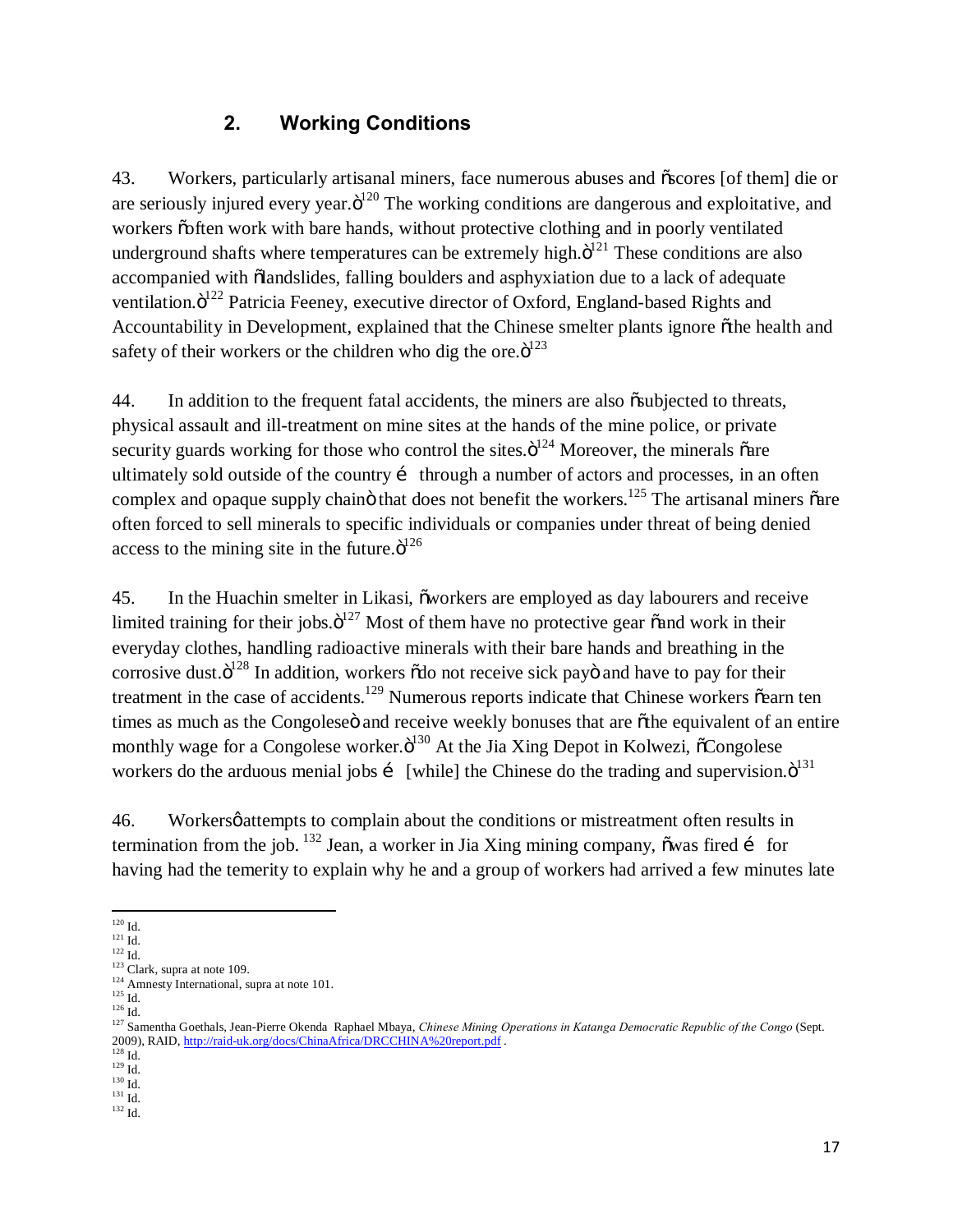for work. $\ddot{o}^{133}$  His attempt to explain that the company bus was delayed by a road accident led to him and the other twelve passengers led to the arbitrary detention, being  $\ddot{\text{o}}$ locked up in a container from 7 am until 5 pm, $\ddot{\text{o}}$  after which they were fired.<sup>134</sup>

47. Other reports indicate that  $\tilde{\sigma}$ the behavior of many Chinese managers and supervisors amounts to gross negligence. $\ddot{o}^{135}$  Local authorities refrain from prosecuting Chinese companies or workers õeven for flagrant violations of workersørights and Congolese law. $\ddot{o}^{136}$  Some of these violations include õverbal aggression and bullying i beating and in some cases extreme physical abuse. $\ddot{\mathrm{o}}^{137}$  Ilunga Mutumbo, a worker who  $\ddot{\mathrm{o}}$ collapsed while working and fell inside the furnace, ö was not fully paid for the five months he spent in treatment, and, when he went back to demand compensation because he was declared unfit to work by the hospital, he was asked to work in spite of his disability, was sprayed with boiling water on his shoulders, and õwas handcuffed and locked in a container on site all night. $\ddot{o}^{138}$ 

#### **3. Child Labor**

48. Child labor is widespread in the underdeveloped mining sector of the DRC. In August 2008, approximately 20,000 of the artisanal miners were children.<sup>139</sup> Although Chinese companies do not directly employ children,  $\ddot{\text{o}}$  many depots pay children to load bags and all of them buy minerals from children. $\ddot{o}^{140}$  Some children, aged between 12 and 18,  $\ddot{o}$  push bikes overloaded with bags, weighing between 70 and 90kg each, ö in order to earn enough to help their families or to, mainly, pay for their education. $141$ 

49. Adon Kalenga, a 13 year old who õworks seven days a week collecting minerals from the ground with his bare handsö as a freelancer for US\$3 per day, summed it up:  $\delta My$  life is hard. $\delta^{142}$ He and many others sell the minerals to a broker, or middleman, who then sells it to different smelters, which, in this case is one  $\delta$ run by a unit of Tongxiang, China-based Zhejiang Huayou Cobalt Co. $\ddot{o}^{143}$  Adon added:  $\ddot{o}I$  want a normal life, like the people I see walking in the street. But I cand even afford to go to school. Things will never change. $\ddot{\mathrm{o}}^{144}$ 

<sup>133</sup> Id.<br>
<sup>135</sup> Id.<br>
<sup>136</sup> Id.<br>
<sup>137</sup> Id.<br>
<sup>139</sup> Id.<br>
<sup>138</sup> Id.<br>
<sup>140</sup> Id.<br>
<sup>141</sup> Id.<br>
<sup>142</sup> Clark, supra at note 109.<br>
<sup>143</sup> Clark, supra at note 109.<br>
<sup>143</sup> Id.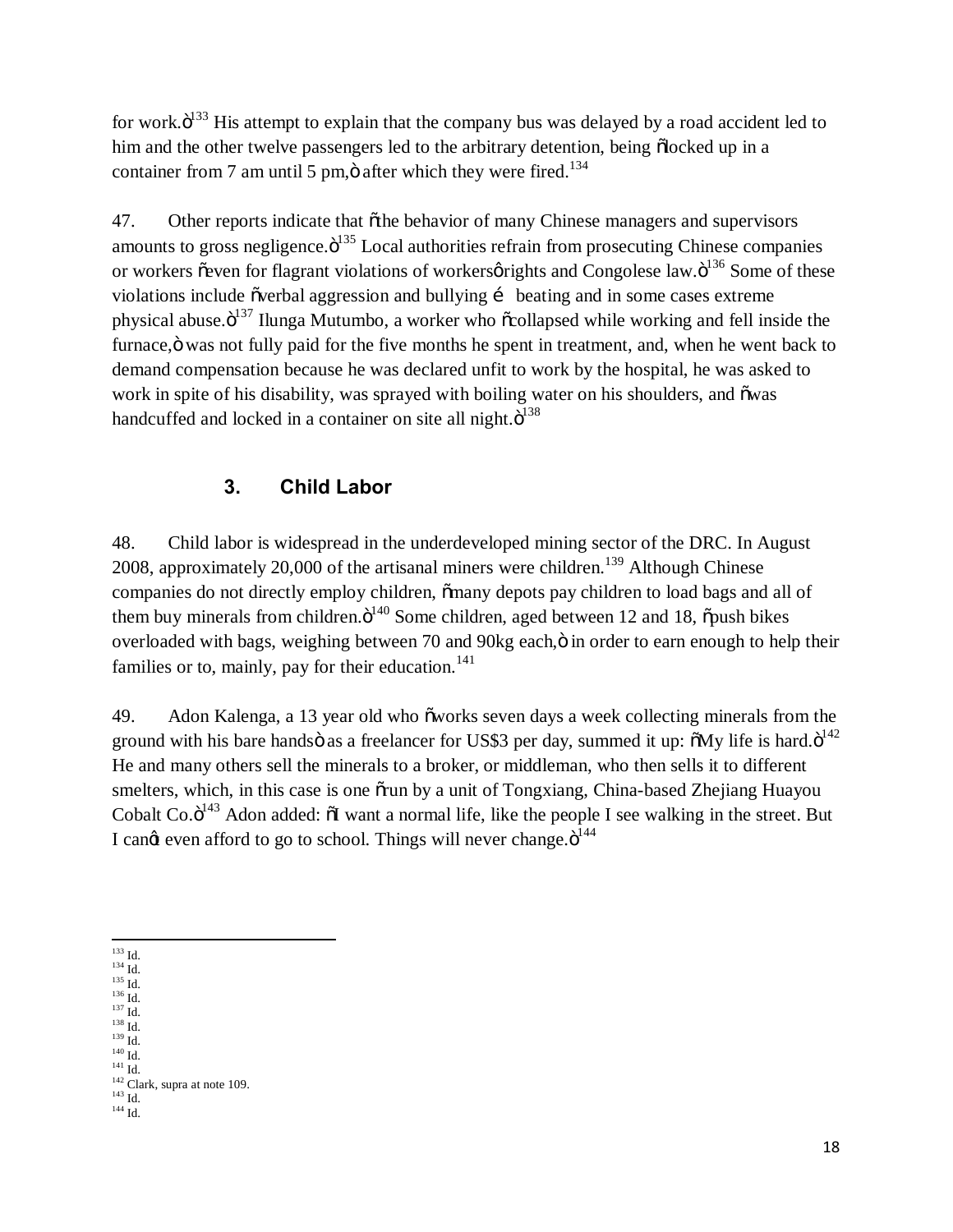#### **4. Rights to Food and Water**

50. The construction of roads or other infrastructure for more efficient extraction and transportation of minerals has also led to the blockage of numerous roads that are crucial to the local communities  $\phi$  ability to access their fields or water sources. On 19 April 2012, a Chinese-Congolese joint venture, COMILU,  $\tilde{c}$  accompanied by police, used bulldozers and diggers to excavate a deep trench o which blocked off a rural road that has been used by locals for years to  $\tilde{\text{or}}$  or their fields and to access water, $\ddot{\text{o}}$  thus forcing them to take a much longer route.<sup>145</sup> In addition, the trench blocked numerous farmersø 15-20 minute walk to their fields and turned it into a  $\tilde{\alpha}$  two-hour journey. $\tilde{\beta}^{146}$  The local people attempted to create a passage, but the police intervened by firing live ammunition and, in the process,  $\ddot{\text{o}}$  killing a 25-year-old man, Jean Isuzi, a subsistence farmer. $\ddot{\mathrm{o}}^{147}$ 

### *E. Lamu Port Plan, Kenya*

51. The Lamu Port is a massive project with a goal of improving Kenya & economy that is part of Kenya $\alpha$ s Vision 2030 plan and LAPSSET (Lamu Portô South Sudanô Ethiopia Transport Corridor), whose cost is estimated at around US\$20 billion.<sup>148</sup> Kenya¢s Transport Minister Amos Kimunya explained that the Lamu Port Plan will open up Northern Kenya, connect it to Southern Sudan and Ethiopia, and thus help Kenya become a  $\tilde{\text{o}}$  medium income economy by 2030. $\tilde{\text{o}}^{149}$ Reports underscore the huge savings on transportation, new job opportunities, value addition, an increase in the export of cash crops and international tourist arrivals, and rising origional economic development and growth through facilitation of trade. $\ddot{o}^{150}$  Moreover, proponents claim the plan will facilitate the transportation of oil from South Sudan to China, owhich buys more than 60 per cent of South Sudangs crude production. $\ddot{\mathrm{o}}^{151}$ 

52. After a brief bidding for the construction of the first three berths at the Lamu Port, the contract worth US\$484 million was given to a  $\tilde{\alpha}$  consortium of companies led by China Communications Construction Company. $\ddot{o}^{152}$  The companies are expected to do the dredging, or the  $\tilde{\text{c}}$  excavating under water  $\tilde{\text{i}}$  with the purpose of keeping the waterways navigable, $\ddot{\text{o}}$ 

<sup>&</sup>lt;sup>145</sup> Amnesty International, supra at note 95.<br><sup>146</sup> Amnesty International, supra at note 101.<br><sup>147</sup> Id. <sup>148</sup> Hadija Ernst, *Opinion: Kenyan Paradise at Risk Over Government Oil Port Plans (July 16, 2012), CNN*,

http://edition.cnn.com/2012/07/13/opinion/lamu-kenya-port-oil/index.html .<br><sup>149</sup> Peter Leftie, *Kenya Poised to Roll Out Ambitious Sh2 Trillion Transport Corridor Project* (July, 22 2013), Daily Nation,<br><sup>150</sup> Id.

http://archive.is/jaam . 151 Abdirizak Arale Nunow, *The Displacement and Dispossession of the Aweer (Boni) Community: The Kenya Government dilemma on the new*  $\frac{151}{100}$ Port of Lamu (Oct 17-19, 2012), Land Deal Politics Initiative, http://www.cornell-landproject.org/download/landgrab2012papers/nunow.pdf.<br><sup>152</sup> Chinese companies have also been awarded contracts for the updating of Kenya¢s million deal for the expansion of the Mombasa port. Drazen Jorgic, *Kenya says Chinese firm wins first tender for Lamu Port project* (Apr 11, 2013), Reuters, http://www.reuters.com/article/2013/04/11/kenya-port-lamu-idUSL5N0CX38D20130411.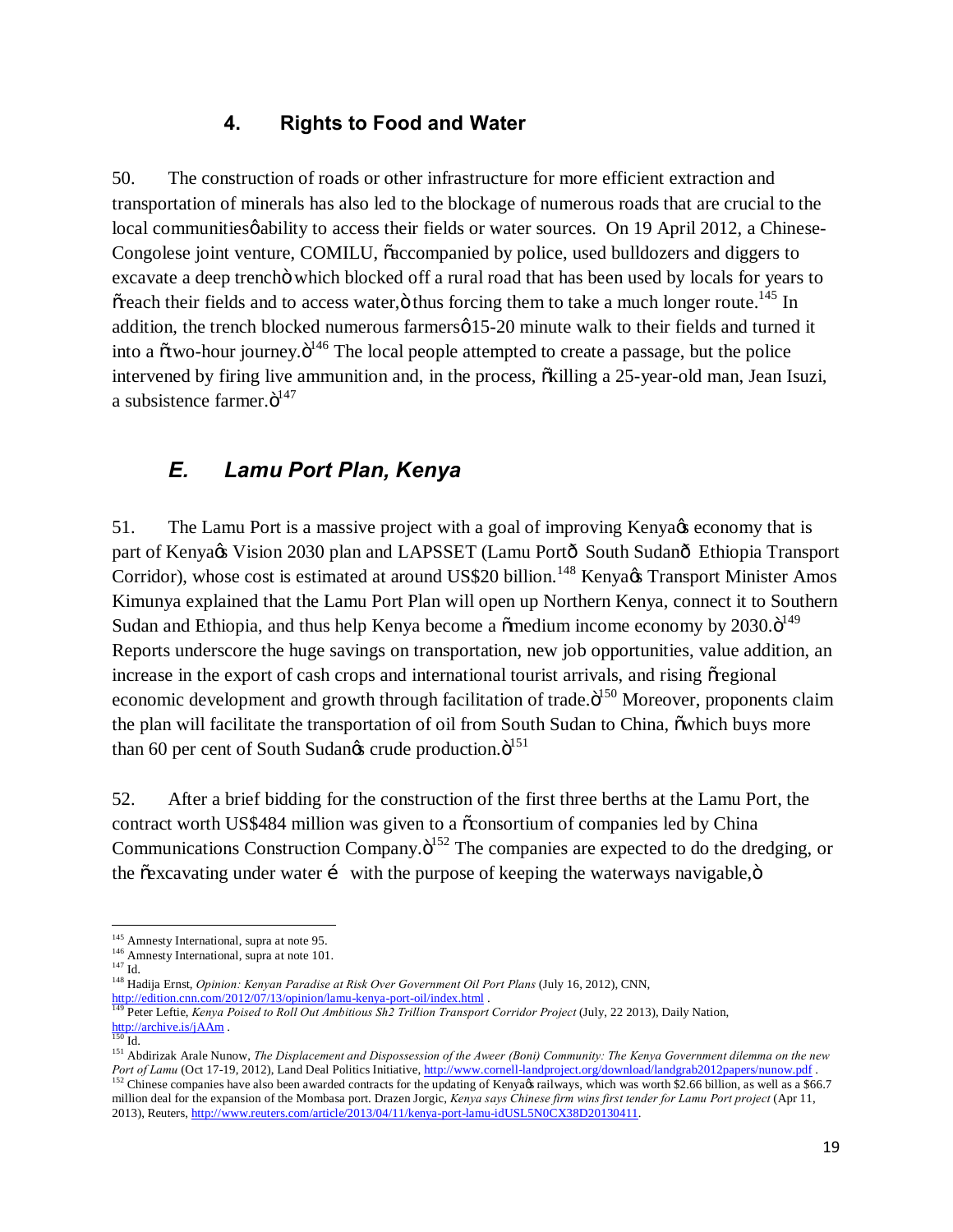reclamation, and constructing port facilities and three berths for ship mooring.<sup>153</sup> Reports indicate that the Development Bank of Southern Africa  $\delta$ has expressed interest in contributing as much as US\$1.5 billion o to the project.<sup>154</sup>

53. The Lamu Port Plan includes a transport corridor to link it with regional neighbors, an oil refinery and railway line connected to Juba.<sup>155</sup> Moreover, there are plans to build a two-lane highway  $\delta$ from Lamu through Isiolo to Nakodok, a pipeline to transport crude oil from South Sudan to a refinery at Lamu, three airports at Lamu, Isiolo and Lokichogio and resort cities in the area.<sup>156</sup> A feasibility study of the project has highlighted the economic benefits that it would allegedly provide, and it has estimated the total cost at around US\$23 billion, although other reports indicate that the cost goes up to as much as  $US$30 billion.<sup>157</sup>$ 

54. The agency in charge of the realization of this project is the Lamu Port Southern Sudan Ethiopia Transport Corridor Development Authority, which is headquartered in Nairobi and will be  $\tilde{\sigma}$  orun by a director-general under an 11-member board that includes five State officials, five private sector representatives and a chairman appointed by the President. $\ddot{o}^{158}$ 

55. In February 2013, South Sudan's government voiced their discomfort with the pace at which the project was being developed, and the chairperson of the New Sudan Federation, Costello Garang Ring, explained that the country  $\tilde{\text{c}}$ could consider going to Djibouti or Tanga,  $\pm$ if the speed with which the Kenya government is constructing Lamu port and doing the railway does not change dramatically. $\ddot{\omega}^{159}$  Such threats can be detrimental to any attempts at preserving the rights of the local residents, since accelerating the pace of construction can lead to even greater human rights violations. Moreover, the slow pace of the construction has been linked to the rampant corruption in the construction industry.<sup>160</sup>

56. Lamu $\infty$  "historical significance as an epicenter for trade in the East African Region and its living embodiment of Swahili cultural heritage has provided it a place on the United Nations Environmental World Heritage list.<sup>161</sup> The economic benefits from the project might lead to unwanted  $\tilde{o}$ damage to the marine ecology, the natural environment, limited fresh water supplies and the inadequate and dilapidated infrastructure of Lamu Town. $\ddot{o}^{162}$  The World Heritage

 $\overline{a}$ 

<sup>&</sup>lt;sup>154</sup> Jogic, supra at note 152.<br>
<sup>155</sup> Leftie, supra at note 149.<br>
<sup>156</sup> Id.<br>
<sup>157</sup> Id. <sup>157</sup> Id. 157 Id.<br>
<sup>158</sup> Allan Odhiambo, *Kenya Sets Up Agency for \$29bn South Sudan, Ethiopia Project* (Apr 1, 2013), Africa Review,<br>

<sup>&</sup>lt;sup>159</sup>S. Sudan Denies it Plans to Abandon Lamu Port Project (Feb 21, 2013), Sudan Tribune, http://www.sudantribune.com/spip.php?article45603. <sup>160</sup> *Corruption in Tenders Causes Delays in the Construction Industry*, African Building,

http://www.africanbuilding.com/index.php/infrastructure/transportation/18-blogs/41-corruption-in-tenders-causes-delays-in-the-construction-

<sup>&</sup>lt;sup>161</sup> Sarah M. Wiggins, *Cultural Heritage Preservation Meets Modern Port Development: Securing the Integrity and Authenticity of the Lamu Town World Heritage Site in the Face of Current and Future Challenges* (Apr 1, 2010), SIT Graduate Institute, http://digitalcollections.sit.edu/cgi/viewcontent.cgi?article=1823&context=isp\_collection . 162 Id.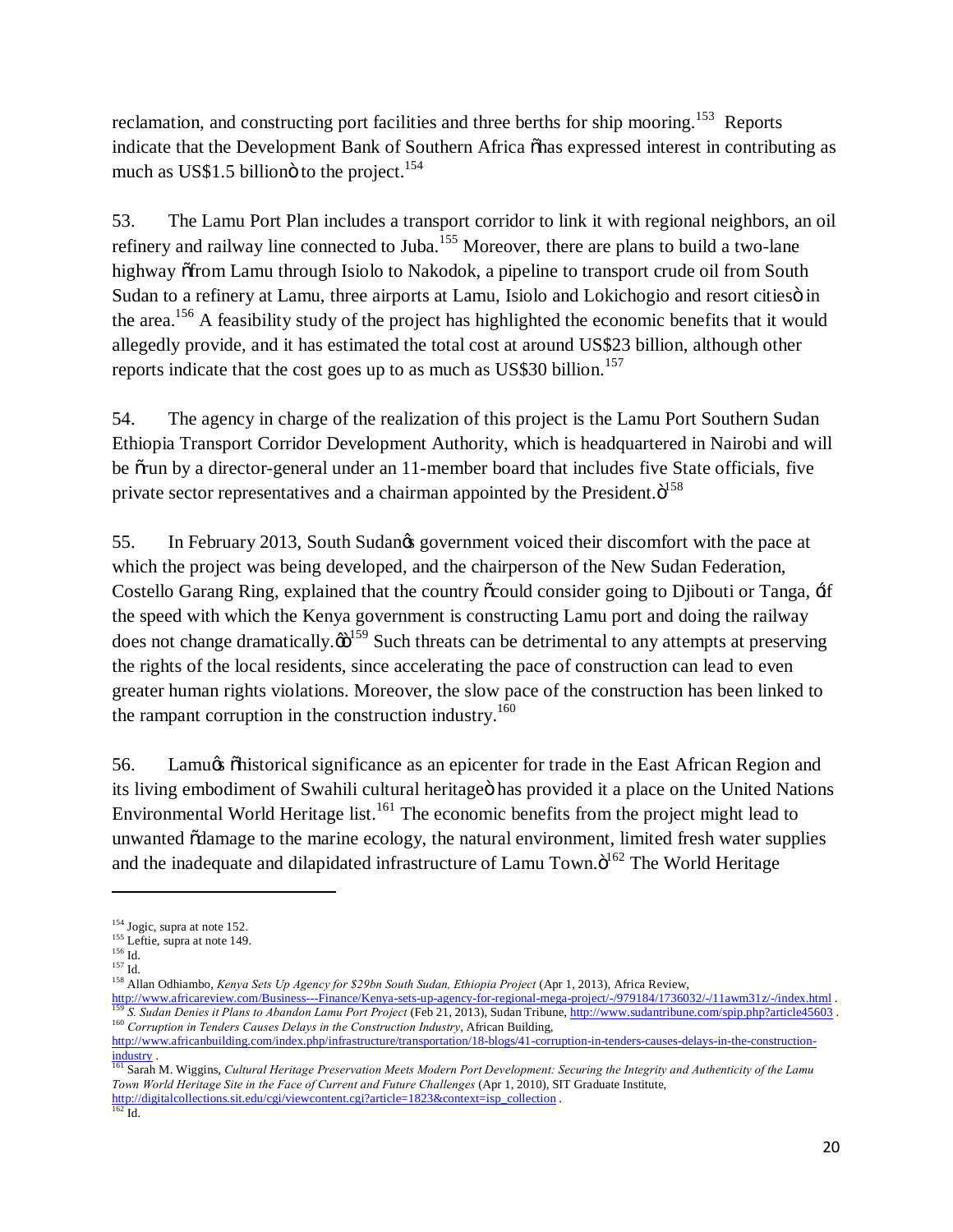Committee, during its meeting in 2012 in St. Petersburg, called on the Kenyan government to "halt the project until an Environmental and Historical Impact Assessment report is provided by UNESCO. $\ddot{o}^{163}$  The locals have raised numerous concerns over the project, including the loss of land, economy and power, the environmental destruction, the cultural erosion, the potential competition for new jobs and the increase in crime.<sup>164</sup> Moreover, Justin Willis, a historian and professor at UK $\&$  Durham University explained:

The real challenge  $\mathbf{i}$  is how to realize LAPSSET $\boldsymbol{\alpha}$  transformative prospect in terms of regional integration, wealth and opportunities while safeguarding the environment, the rights and livelihoods of those whose lands the project will  $\csc^{165}$ 

### **1. Right to Free, Active and Meaningful Participation and Free, Prior and Informed Consent**

57. There is no evidence that the local residents have been consulted or that their consent has been granted for the project. Shakila Abdalla, a Lamu member of parliament, mentioned that  $\delta$ land is owned communally [and] this ought to be the route to negotiation over LAPSSET. $\ddot{o}^{166}$  A Chinese-financed feasibility study by the Japan Port Consultants of Tokyo still remains secret from the general public, but the President of Kenya has nonetheless pushed for the project to commence.<sup>167</sup> Reports indicate that the government has õonly carried out a sensitization meeting with stakeholders, but none with the affected communities. $\ddot{o}^{168}$ 

58. Information about the project õhas been restricted to the Provincial Administration and select community leaders and government officers in Lamu and Nairobi high offices. $\ddot{o}^{169}$  The aforementioned committee that will oversee the construction was created after the government of Kenya  $\tilde{\alpha}$ already ploughed through farms to make way for the port area. $\ddot{\text{o}}^{170}$  The secrecy around the project has mobilized local residents because they have not been made aware of any potential benefits accruing to them from the project.<sup>171</sup> Although the local residents are not completely against the construction of the project, their exclusion from the deliberations will allow only the elite to benefit.

<sup>&</sup>lt;sup>163</sup> Ernst, supra at note 148.<br><sup>164</sup> Nunow, supra at note 151.<br><sup>165</sup> *Livelihood Concerns as Kenya Kicks Off Regional Infrastructure Project*, IRIN, <u>http://www.irinnews.org/report/98908/livelihood-concerns-as-<br>kenya-kick</u>

<sup>167</sup> Lamu Port, SaveLamu, http://www.savelamu.org/issues/lamu-port/<br>
<sup>168</sup> Id.<br>
<sup>169</sup> Id.<br>
<sup>170</sup> Id.<br>
<sup>170</sup> Id.<br>
<sup>171</sup> Kenya: Disquiet over Lamu Port Project (Oct 31, 2012), IRIN, <u>http://www.irinnews.org/report/96675/kenya</u>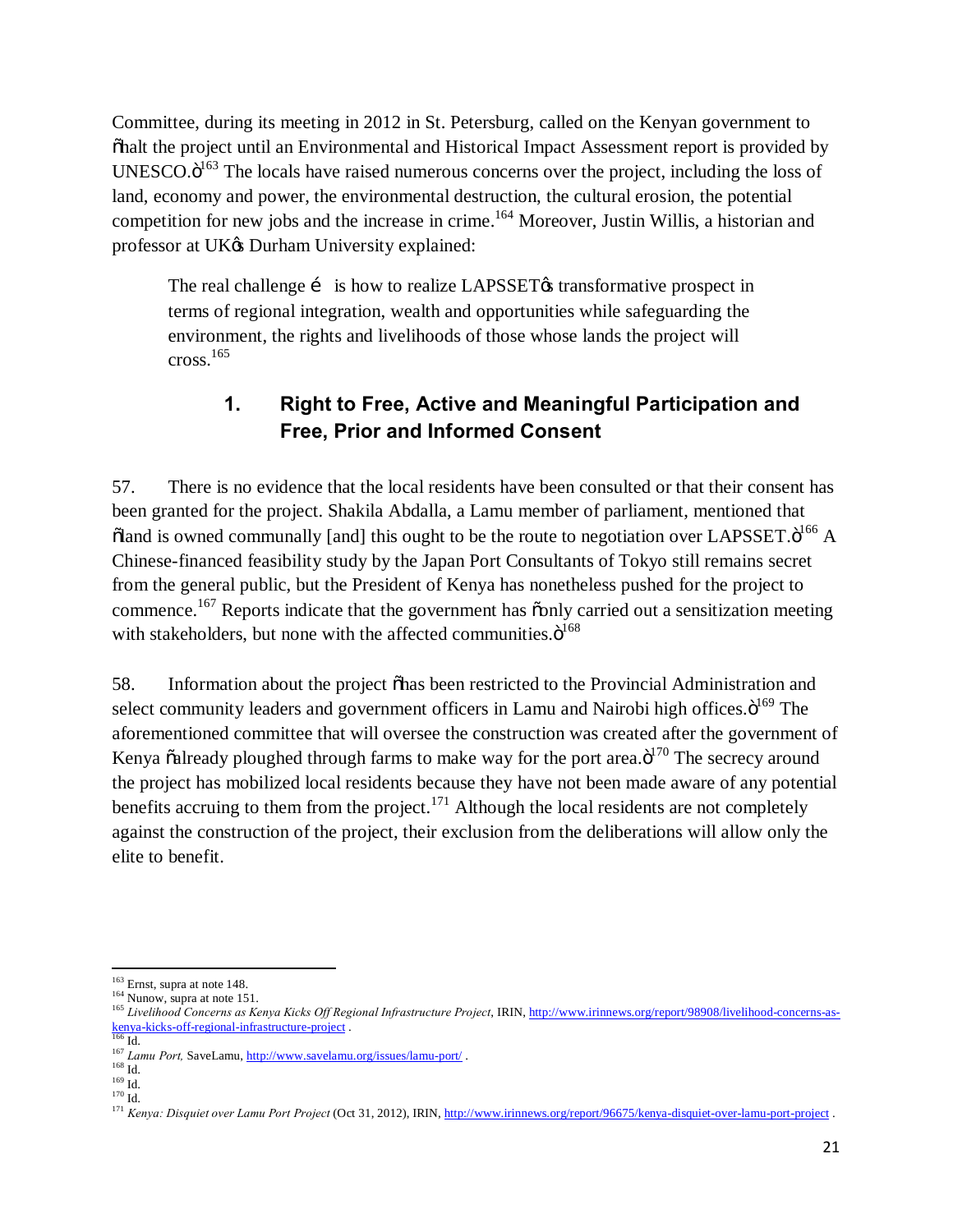#### **2. Forced eviction and land security**

59. Land ownership and forced displacement have been a huge source of injustice in Kenya since long before the initiation of this project.<sup>172</sup> Perhaps not surprisingly, the project management plan wholly fails to consider how it will protect the historical and cultural livelihood of the community *i*s denizens, as well as the local ecosystem.<sup>173</sup> The limited access to information regarding the construction of the project has allowed oindividuals with access to the plans i to obtain land at the proposed development sites while locals remain internally displaced without any title deeds. $\ddot{\mathrm{o}}^{174}$  Such illegal acquisition has endangered the indigenous populations that live in  $\tilde{\text{c}}$  customarily-held land for over one thousand years  $\ddot{\text{o}}$  in spite of Kenya Constitution $\otimes$  recognition and protection of marginalized communities and community tenure.<sup>175</sup>

60. In 2012, the government destroyed numerous farms in the Kiliana area in preparation for the  $\tilde{\text{op}}$  bootherming site without informing, compensating, or relocating those affected even though the feasibility study of 2010 highlighted the necessity for a resettlement action plan.<sup>176</sup> Abdikadir Omar, a member of parliament for Balambala in Garissa County, explained that the project might have  $\ddot{\text{o}}$  potential adverse effects on pastoral livelihoods with the blocking off of migratory routes. $\ddot{\mathrm{o}}^{177}$ 

61. Although the project developers have recognized some protected groups, the Boni community has not been recognized, despite the fact that  $\delta 80$  per cent of the designated land for port development and the other projects that are planned lie within the Boni occupied forests. $\ddot{\text{o}}^{178}$ By destroying these forests, the project will negatively impact the livelihood of this community, and destroy their culture through the constructive eviction of community.<sup>179</sup>

62. Although Kenya's Constitution specifies that the land where the port is being built is "partially community land to be managed by local communities, and public land which is vested in the County Government,  $\ddot{o}$  the government has arbitrarily taken over this land by claiming that  $\ddot{\text{o}}$  it falls on government land. $\ddot{\text{o}}^{180}$  Moreover,  $\ddot{\text{o}}$ less than 20 per cent of residents at the coast í have titles for the land they live in,  $\ddot{o}$  a circumstance which is used to justify the forced evictions and land grabbing.<sup>181</sup> UNESCO has raised concern over the  $\tilde{\text{om}}$  as transfer of housing property away from local families who are holders and protectors of the intangible heritage. $\ddot{\mathrm{o}}^{182}$  This

<sup>&</sup>lt;sup>172</sup> *Briefing: Land Reform Key to Kenya's Future* (March 5, 2013), IRIN, http://www.irinnews.org/report/97599/briefing-land-reform-key-to-<br>
<sup>173</sup> Wiggins, supra at note 161.

<sup>&</sup>lt;sup>174</sup> Save Lamu, supra at note 167.<br>
<sup>175</sup> Suuco, supra at note 151.<br>
<sup>176</sup> Save Lamu, supra at note 167.<br>
<sup>176</sup> Save Lamu, supra at note 167.<br>
<sup>177</sup> *Livelihood Concerns as Kenya Kicks Off Regional Infrastructure Project*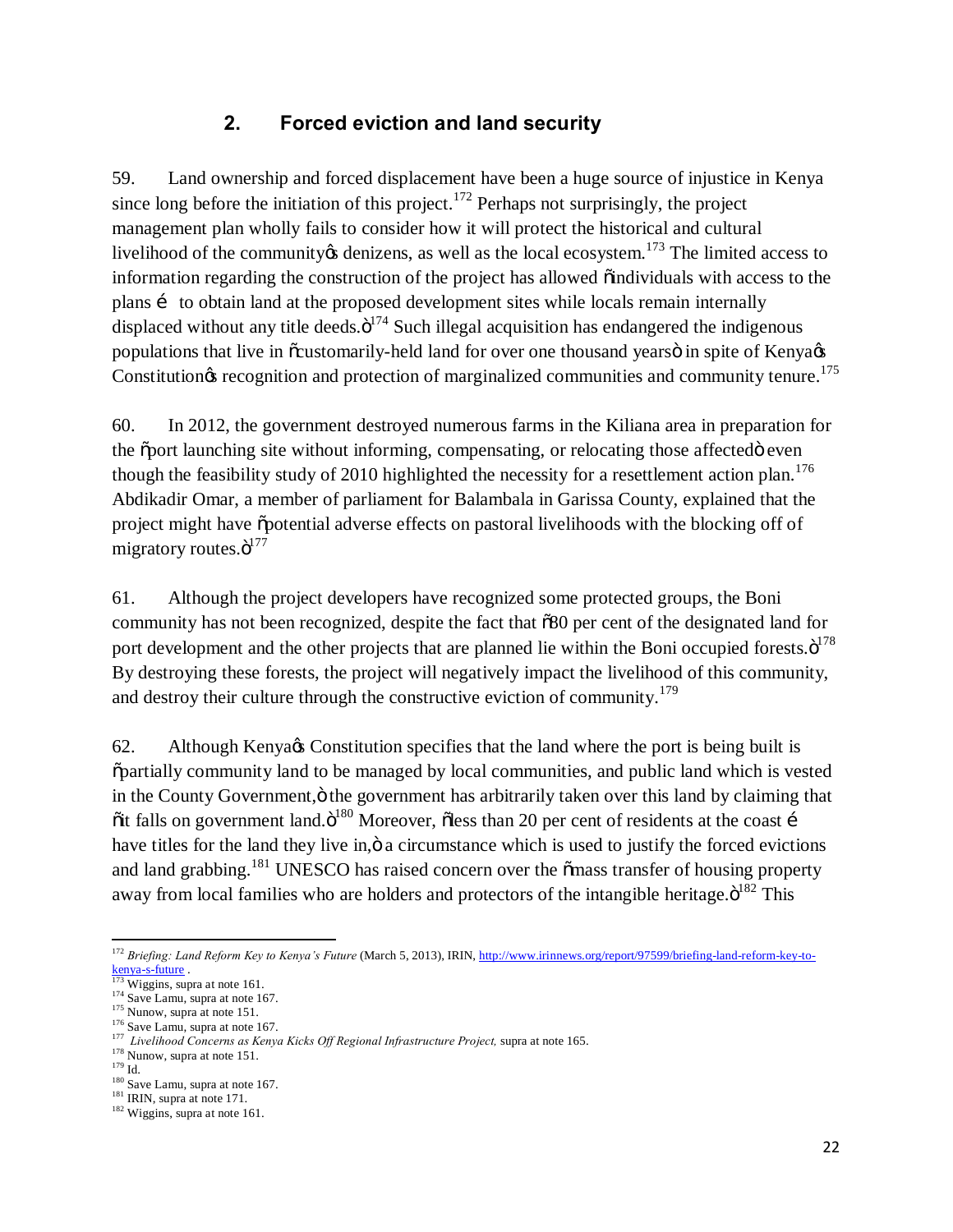practice has led to "growing militancy over insecure land rights, insecurity, and economic disenfranchisement in Lamu. $\ddot{o}^{183}$ 

63. The Ministry of Lands estimated that about 60,000 people will be displaced as a result of the project.<sup>184</sup> Moreover, human rights activists indicated that  $\tilde{o}$ the issue of displacement could be used to instigate violence. $\ddot{\text{o}}^{185}$  Hussein Khalid, the executive director of the NGO Muslims for Human Rights, explained that  $\ddot{o}$ land ownership has been used by politicians every election year to incite communities against each other, all aimed at getting political support and to exclude those they think might not support them. $\ddot{o}^{186}$  With the rising property values, numerous individuals, including politicians and businessmen, have opportunistically tried  $\tilde{\alpha}$  to seize vacant land illegally and resell it. $\ddot{\mathrm{o}}^{187}$  This occurs against the backdrop that Kenya  $\ddot{\mathrm{o}}$ has experienced politically instigated violence every election year' ever since it introduced its multi-party democracy in 1992 and that has caused  $\ddot{\text{o}}$  the deaths of thousands and the displacement of many more. $\ddot{\text{o}}^{188}$ 

64. The lack of compensation for the displaced people will, according to Khalid,  $\ddot{\text{o}}$  perpetuate the marginalization of the coastal people that they have suffered over the years. $\ddot{o}^{189}$  The lack of title has made the local residents skeptical about the promised compensation by the government.<sup>190</sup> Despite the government calaim that land demarcation for the determination of the compensation is under progress, locals and NGOs have reported that no such practice has been implemented.<sup>191</sup>

### **3. Rights to Food, Water and Livelihood**

65. The segment of the population denied information and consultation are "the indigenous Bajun, Orma, Sanye and Aweer who are a marginalized community in Kenya having very low education levels. $\ddot{o}^{192}$  A significant portion of these peoples  $\ddot{o}$ still depend on nature-based livelihoods such as: fishing, mangrove cutting, hunting and gathering, pastoralism, farming, ecotourism operators, and many others. $\ddot{o}^{193}$  Furthermore, the local people $\alpha$  Islamic religion is considered to be very similar to the earliest forms of Islam because of the relatively unchanged practices that have survived for centuries.<sup>194</sup>

<sup>&</sup>lt;sup>183</sup> Nunow, supra at note 151.<br><sup>184</sup> Hellen Ndaiga, *Lamu Port Project Causes Anxiety* (Nov 1, 2012), Construction Kenya, http://www.constructionkenya.com/2773/lamu-portproject-causes-anxiety/<br><sup>185</sup> Id.

<sup>&</sup>lt;sup>185</sup> Id.<br><sup>187</sup> Wiggins, supra at note 161.<br><sup>188</sup> IRIN, supra at note 171.<br><sup>190</sup> Id.<br><sup>191</sup> Id, <sup>192</sup> Save Lamu, supra at note 167.<br><sup>193</sup> Id. <sup>194</sup> Wiggins, supra at note 161.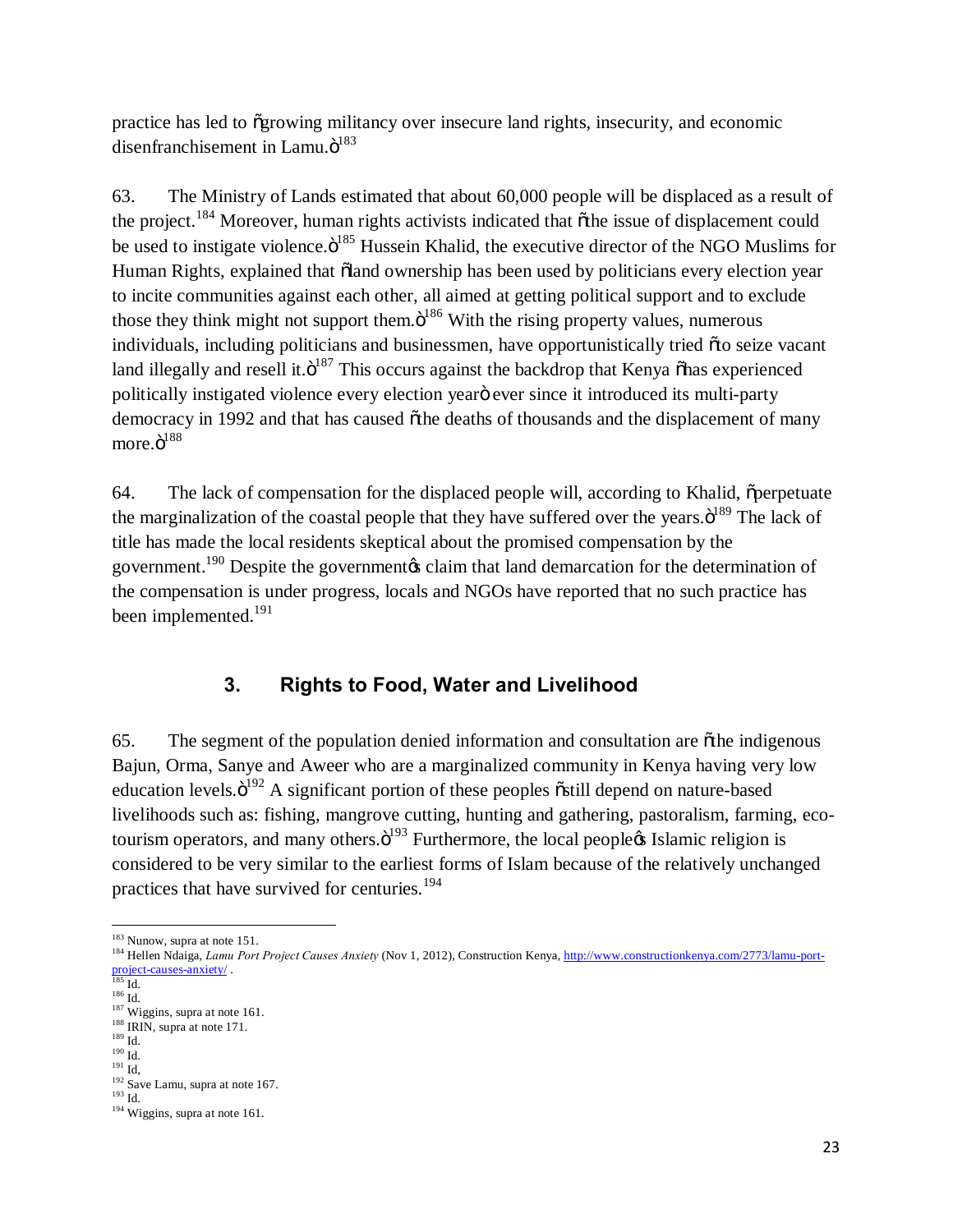66. The construction of the port and the population explosion that will accompany it, estimated from the current 101,000 to over 1.25 million, will inevitably endanger many of these indigenous populations, despite Lamu¢ õdesignation as a UNESCO World Heritage Site.ö<sup>195</sup> The huge influx of people to the area will also threaten the already limited water supplies, which will likely disproportionately impact the uneducated and unskilled local population.<sup>196</sup> A coalition of local civic society organizations, Save Lamu, has sued the government because of its lack of consultation with the indigenous populations and a proper environmental impact assessment.<sup>197</sup> The project will also endanger Lamu Island& Shella water source which is already inadequate to satisfy the needs of the local residents.<sup>198</sup> The culture  $\alpha$  dependency on a  $\tilde{\alpha}$  reliable and sustainable supply of potable water o increases the importance of reaching a plan that will ensure the protection of the aquifers on which this culture depends.<sup>199</sup>

67. The director of the NGO Mangrove Action Project, Alfredo Quarto, explained that the Lamu Port õwill destroy shallow waters and mangroves, a key habitat for fish, and many poor locals will lose their only source of livelihood. $\ddot{\sigma}^{200}$  The project is  $\ddot{\sigma}$  dredging shallow inland channels and felling shoreline-stabilizing mangrove forests is projected to disrupt artisanal fishing,  $\delta$ the main source of income for around 70 per cent of Lamu $\alpha$  100,000 people. $\ddot{\sigma}^{201}$ Despite the government a call  $\tilde{\text{on}}$  firms to bid the impact assessment  $\ddot{\text{on}}$  which was recommended by an early feasibility study, no firm has been awarded yet.<sup>202</sup> The National Environment Management Authority on as received an environmental impact assessment study report from the Ministry of Transport, ö which has proposed mitigation measures for ten key areas, construction of fish ports, provision of modern fishing equipment, investment in cold storage facilities, construction of a maritime museum, and it further  $\tilde{\text{op}}$  proposed for preparation and implementation of a resettlement plan and compensation to families that will be relocated from their farms. $\ddot{o}^{203}$ 

68. However, experts and local residents remain skeptical about the capability of the government, or its willingness, to go through with the report. Aboud Swaleh, a 45-year-old artisanal fisherman said:  $\sigma$ There are areas we cand get fish because there is no water. We cand feed our families as we used to. $\ddot{o}^{204}$ 

http://www.constructionkenya.com/2890/nema-invites-public-to-discuss-lamu-port-project/ .<br><sup>204</sup> IRIN, supra at note 171.

<sup>&</sup>lt;sup>195</sup> Save Lamu, supra at note 167.<br><sup>196</sup> Wiggins, supra at note 161.<br><sup>197</sup> Ernst, supra at note 148.<br><sup>198</sup> Wiggins, supra at note 161.<br><sup>198</sup> Miggins, supra at note 161.<br><sup>209</sup> Id.<br><sup>200</sup> Ndaiga, supra at note 171.<br><sup>202</sup> Id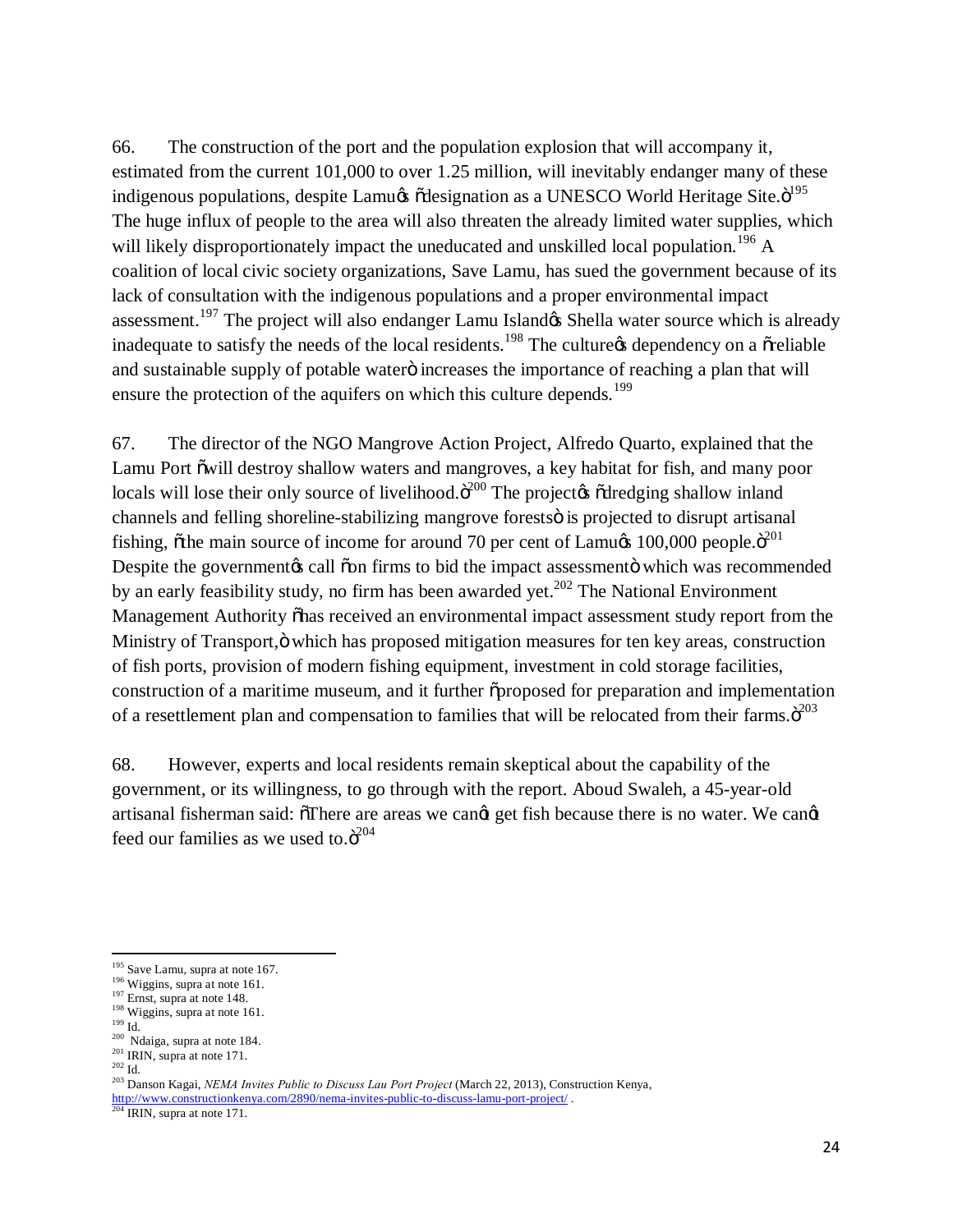#### **4. Right to a Clean Environment**

69. Despite othe fragility of the local ecosystem on which the Lamu communities are highly dependent, $\ddot{\text{o}}$  the project was initiated without a completed environmental impact assessment.<sup>205</sup> Lamugs rich biodiversity, which includes  $\tilde{\sigma}$ some of the richest marine ecology on the Kenyan coastline,  $\ddot{o}$  is close to the site of the portor construction,  $\ddot{o}$  while coral reefs that are a major tourist attraction in the area are in the heart of the Manda Bay site where the ships would have to sail through. $\ddot{o}^{206}$  Despite the fact that the 2010 feasibility study stipulated the extensive effects of the port on  $\delta$ both marine and terrestrial life,  $\ddot{o}$  while also calling for a proper environmental impact assessment before starting the project, the Kenyan Government still has not conducted any of the aforementioned assessments.<sup>207</sup> Lamu $\alpha$  rich history, its status as a World Heritage Site by UNESCO, its marine reserves and forests filled with endemic plants and animals will all be endangered by the continuation of the project.<sup>208</sup>

### *F. Merowe Dam, Sudan*

70. The US\$1.8 billion Merowe dam, primarily funded by China Exim, has led to massive displacement of peoples living in the area, as well as causing environmental damage.<sup>209</sup> Though China is not the sole investor in the project, its investment of US\$519 million makes it the largest financer of the project. <sup>210</sup> The local owner of the dam is Sudan $\alpha$  Ministry of Irrigation and Water Resources.<sup>211</sup>

### **1. Environmental Impact**

71. The environmental impact concerning water levels of the Nile as well as access to this water resource to farmers and villagers for irrigation and sustenance has been devastating. To date, there has yet to be a proper environmental impact assessment for the dam, and construction in fact began and was completed without approval by Sudan $\alpha$  environmental ministry. <sup>212</sup> Sudanese law requires Environmental Impact Assessment (EIA) approval of such projects through Sudan $\alpha$  Environmental Protection Act of 2001.<sup>213</sup> The impact on downstream flow is most notable in the lack of proper approval and subsequent remedial measures to mitigate environmental damages. The EIA requires that -provisions be made in a damos flow regime for releasing environmental flows to help maintain downstream ecosystem integrity and community livelihoods.<sup>214</sup> Such requirements have not been implemented and taken into account into the daily operation of the dam. During peak hours of operation, downstream water fluctuations of up

<sup>&</sup>lt;sup>205</sup> Save Lamu, supra at note 167.<br><sup>206</sup> Id.<br><sup>207</sup> Id.<br><sup>208</sup> Ernst, supra at note 148.<br><sup>209</sup> Peter Bosshard, International Rivers, http://www.internationalrivers.org/campaigns/merowe-dam-sudan-0<br><sup>210</sup> Nicholas Hildyard,

http://www.thecornerhouse.org.uk/sites/thecornerhouse.org.uk/files/MeroweSudanStudies.pdf

 $\frac{212}{213}$  Bosshard, supra at note 209.<br><sup>213</sup>Nicholas Hildyard, supra at note 210.

 $^{214}$  Id.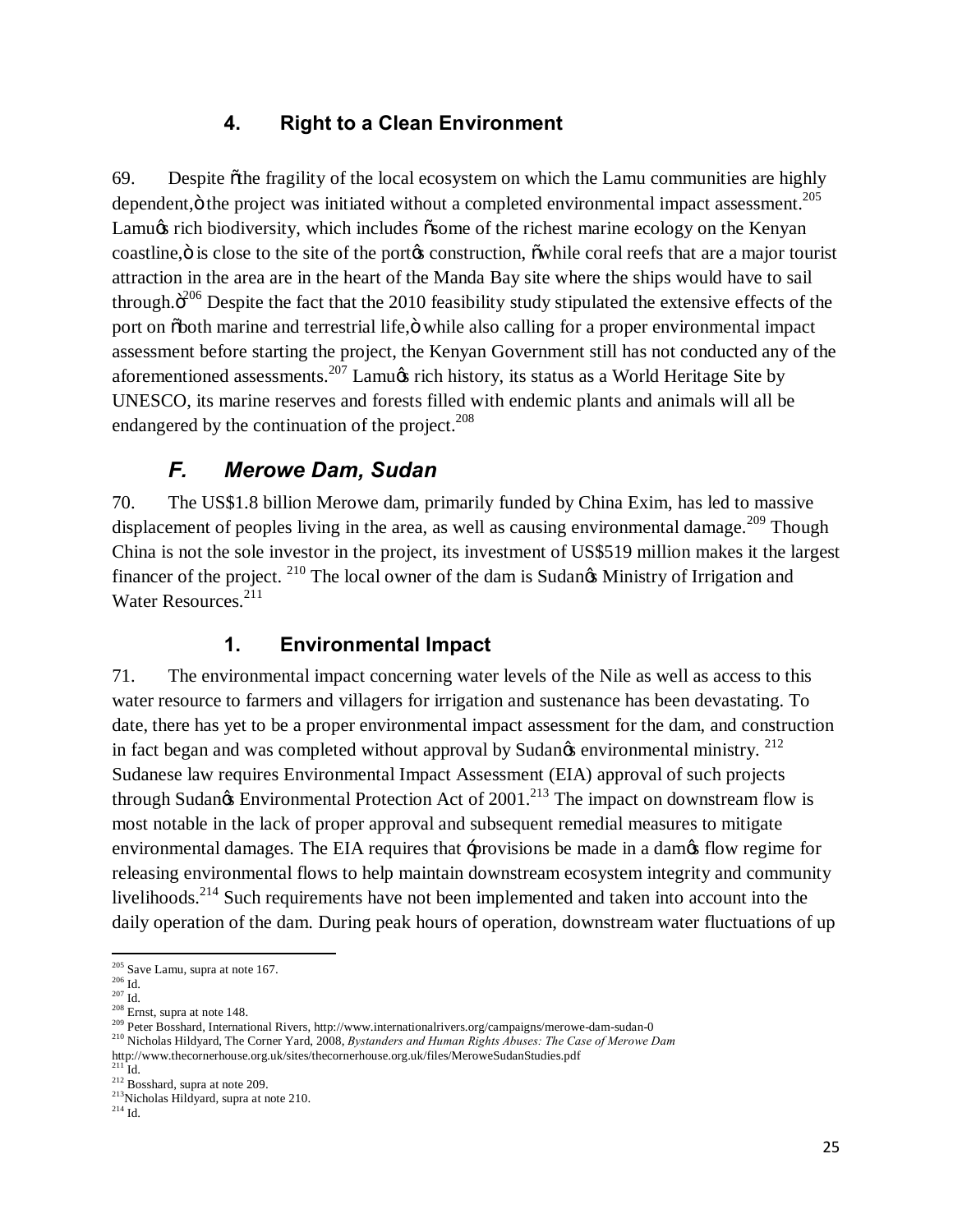to 4.9 meters affect irrigation pumps on the riverbanks and further threaten individuals working on the riverbanks.<sup>215</sup> Equally concerning is the estimated 2 per cent evaporation rate of the annual flow of the Nile River caused by the Dam and the impact this reduction has on downstream ecology and access to water. 216

#### **2. Forced eviction and displacement**

72. The Merowe dam has displaced between 50,000 ó 78,000 people thus far, the majority of which consist of the Manasir tribe who have been forcibly evicted from their ancestral lands to desert resettlement sites. <sup>217</sup> The promised resettlement plans have failed to adequately provide for those displaced and has led to an increase in violence. The resettlement sites themselves are primarily located in desert locations including the Bayuoda Desert, where the growth of crops or feed for livestock is impossible due to the poor soil found on these sites.  $^{218}$  Additionally, many of the resettlement sites are poorly equipped and not fit for human habitation for the number of people forced to move into these sites. A case in point is the New Amri resettlement site, where only half of the housing requirements have been built and there is 'insufficient land to meet the legal resettlement entitlements of the affected communities.<sup>219</sup>

73. Those who attempted to remain on their land were forcibly evicted due to the rising waters of the reservoirs.<sup>220</sup> On 7 August 2006, without any formal flood warning by the Dam Implementation Unite, over 100 Amri families, were forced to abandon their homes due to flooding. <sup>221</sup> By 23 August 2006, it is estimated that 2,740 children, 4,795 women, and 2,005 elderly were forced to move and were without water, shelter or food.  $^{222}$  A further estimated 700 homes were destroyed and 380 homes located on higher ground severely damaged.<sup>223</sup> Due to the severe flooding, an estimated US\$5 million of crops and fodder have been destroyed and up to US\$1.2 million of livestock lost due to the rising flood waters.  $^{224}$  Whether the flooding was a part of the dam $\alpha$  daily operation or was intentionally used to cause the flooding remains contested. The Amri complaint alleged that the flooding was 'part of a deliberate strategy by the Dam Implementation Uniti to force the Amri communities to accept a resettlement package which they had previously rejected. $\hat{\phi}^{25}$ 

74. Displaced individuals have also been subject to violence by the government, arbitrary arrests, intimidation and torture. In September 2003, a group of farmers wishing to return to their original villages were met by government troops using live bullets and forced back to the ill

 $\frac{215}{216}$  Id.

<sup>&</sup>lt;sup>217</sup> Id.<br><sup>218</sup> Id.<br><sup>219</sup> Id.

<sup>220</sup> Nicholas Hildyard, The Corner Yard, 2008, *Bystanders and Human Rights Abuses: The Case of Merowe Dam*  http://www.thecornerhouse.org.uk/sites/thecornerhouse.org.uk/files/MeroweSudanStudies.pdf

<sup>221</sup> The Amri Committee, *Forced Eviction Due to Flooding,* www.hlrn.org/img/violation/**Merowe**%20**AMRI**%20**COMPLAINT**.doc

 $\frac{223}{224}$  Id.<br> $\frac{224}{10}$ 

 $^{225}$  Id.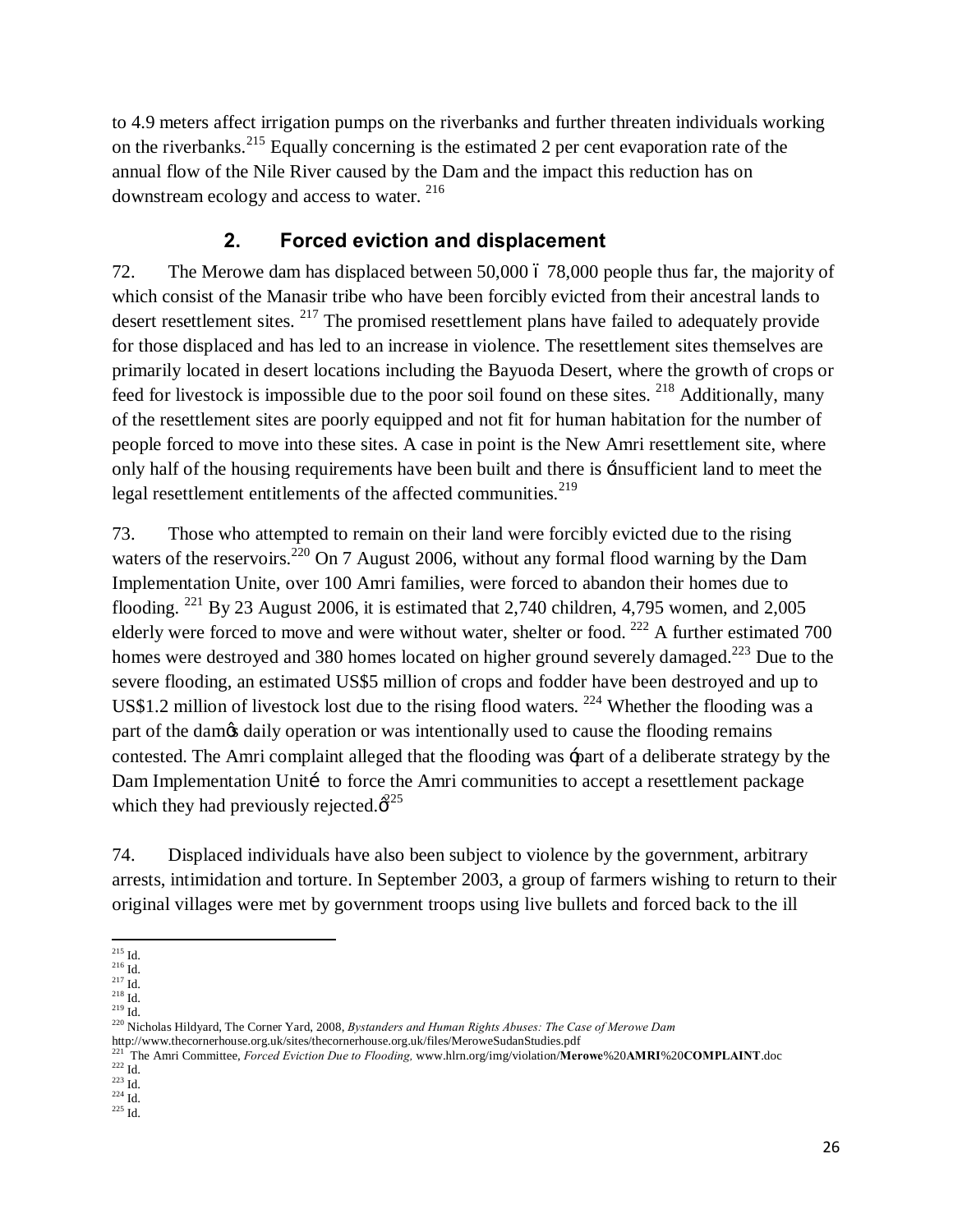prepared Nubian Desert site.<sup>226</sup> In October of the same year government troops opened fire on women and children, and four 'protestors were subsequently arrested, detained and tortured for five days $\alpha^{227}$  In 2006, during a peaceful gathering, the militia opened fire instantly killing 3 people and injuring more than 50.228 Because of the 2006 attacks, the government entered negotiations with those affected to provide adequate compensation to communities affected by violence and displacement. Though Sudanese law requires that loss of land which was previously farmed for ten years or more to be compensated in full, thus far there has been refusal to compensate for any land farmed for less than 20 years.<sup>229</sup> As such, compensation for the loss of a quava tree for example was reduced from US\$233 to US\$4.5. Moreover, reports indicate that villagers critical of the resettlement program or compensation programs are intimidated through discrimination by receiving little to no supplies including limited health center supplies and no ambulances. <sup>230</sup>

# **IV. Conclusion**

75. This Parallel Report should be read in conjunction with the Parallel Report submitted by the Global Initiative for Economic, Social and Cultural Rights which lays out the extra-territorial legal obligations of the State Party under to the Covenant on Economic, Social and Cultural Rights.

76. Here the Global Initiative for Economic, Social and Cultural Rights and the International Human Rights Clinic at Western New England University School of Law reiterate the recommended Concluding Observations in that Parallel Report, namely:

21. The State Party should ensure that those individuals, groups and entities acting under its authority respect Covenant rights outside the territory of the State Party.

22. The State Party should ensure that those individuals, groups and entities, including corporations and other business entities incorporated or domiciled in its territory and/or its jurisdiction, respect Covenant rights outside the territory of the State Party.

23. The State Party is urged to adopt a human rights-based approach to its policies on official development assistance and on agriculture and trade, by:

(a) undertaking a systematic and independent human rights impact assessment prior to making funding decisions;

 $\begin{array}{c} 226 \text{ Id.} \\ 227 \text{ Id.} \\ 228 \text{ Id.} \end{array}$ 

<sup>&</sup>lt;sup>228</sup> Id.<br><sup>229</sup> Id.<br><sup>230</sup> Nicholas Hildyard, The Corner Yard, 2008, *Bystanders and Human Rights Abuses: The Case of Merowe Dam* http://www.thecornerhouse.org.uk/sites/thecornerhouse.org.uk/files/MeroweSudanStudies.pdf